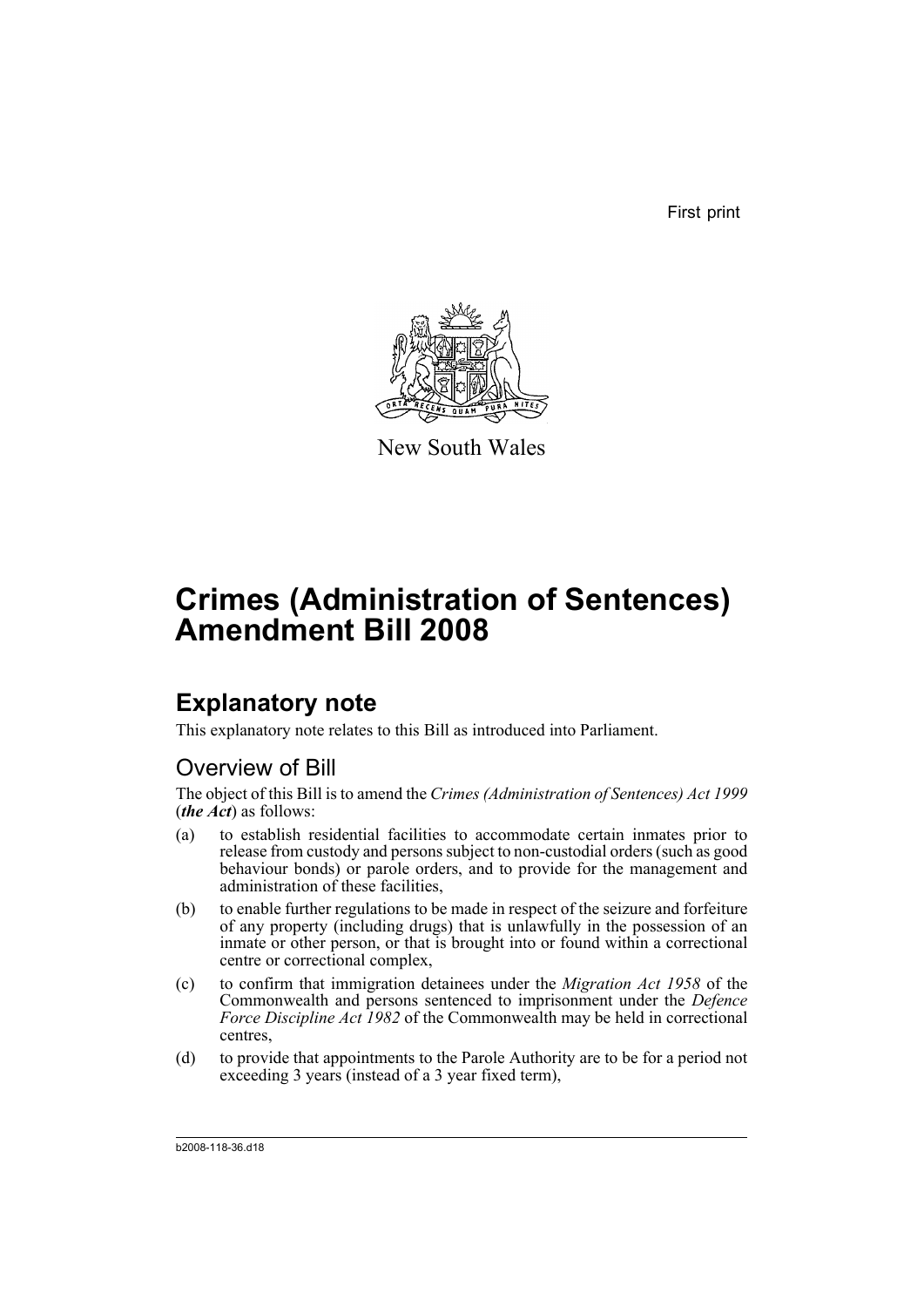Explanatory note

- (e) to reduce the maximum number of community members who may attend a Parole Authority meeting (other than a general meeting) from 4 to 2, with no change to the number of community members that make up the pool of people who can be called on to attend meetings,
- (f) to allow a victim of a serious offender to authorise a person to act as his or her agent, with the written approval of the Commissioner, for the purpose of accessing documents held by the Parole Authority in relation to the offender,
- (g) to ensure that an inmate, who is not released on parole on reaching his or her initial parole eligibility date, becomes eligible for release on parole on each anniversary of that parole eligibility date, and no sooner,
- (h) to enable regulations to be made that require any of the functions of the Serious Offenders Review Council in relation to segregated and protective custody of inmates to be exercised by the Chairperson of the Council alone,
- (i) to make further provision in relation to community service orders and the extension of the maximum period of such orders,
- (j) to restrict the circumstances in which money must be held for an inmate,
- (k) to provide that correctional staff may be tested for steroids, in addition to alcohol and prohibited drugs,
- (l) to allow a person in custody under 18 years of age who is being transferred to a juvenile correctional centre to be held temporarily in a children's detention centre if it is necessary or convenient to do so,
- (m) to clarify the powers of a general manager of a correctional centre with respect to work performed by inmates,
- (n) to make other minor, consequential and ancillary amendments.
- The Bill also:
- (a) amends the *Children (Detention Centres) Act 1987* to:
	- (i) provide for further circumstances in which a detainee aged between 18 and 21 years may not be detained in a children's detention centre, and
	- (ii) confirm that the Children's Court is to continue to exercise its functions as the Parole Authority in respect of the parole orders for certain detainees under 18 years of age who are being held in a correctional centre, and
- (b) makes an amendment to the *Summary Offences Act 1988* consequential on the amendments to the *Crimes (Administration of Sentences) Act 1999* described above.

## Outline of provisions

**Clause 1** sets out the name (also called the short title) of the proposed Act.

**Clause 2** provides for the commencement of the proposed Act on a day or days to be appointed by proclamation.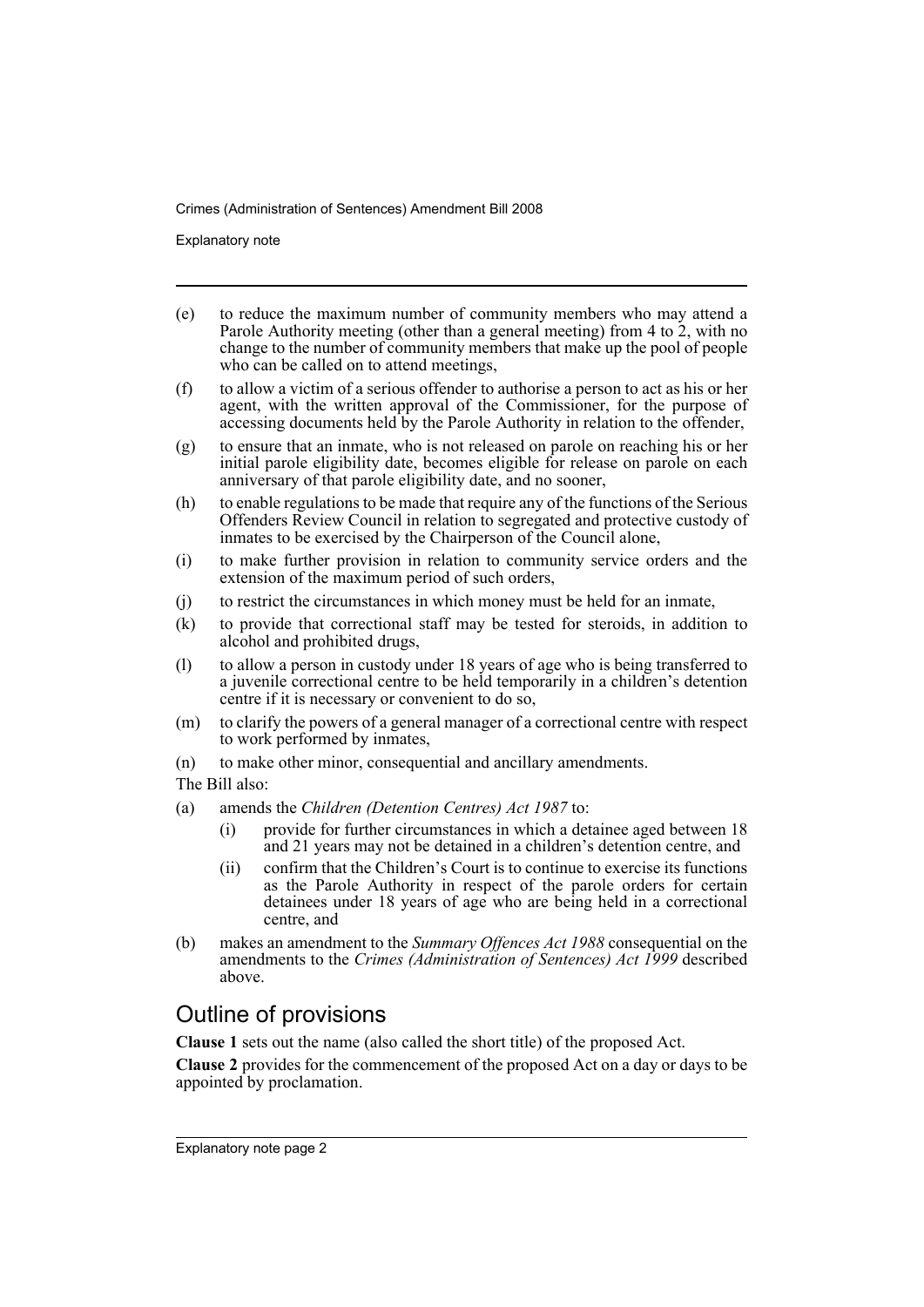Explanatory note

**Clause 3** is a formal provision that gives effect to the amendments to the Act set out in Schedule 1.

**Clause 4** is a formal provision that gives effect to the amendments to the Acts set out in Schedule 2.

**Clause 5** provides for the repeal of the proposed Act after all the amendments made by the proposed Act have commenced. Once the amendments have commenced the proposed Act will be spent and section 30 of the *Interpretation Act 1987* provides that the repeal of an amending Act does not affect the amendments made by that Act.

### **Schedule 1 Amendment of Crimes (Administration of Sentences) Act 1999**

### **Residential facilities**

**Schedule 1 [32]** establishes a new type of facility for offenders, known as *residential facilities*, that will accommodate certain inmates prior to their release from custody and other offenders who are subject to non-custodial orders (such as good behaviour bonds) or parole orders (*non-custodial residents*). Residential facilities will be proclaimed by the Governor.

Part 2 of the Act (Imprisonment by way of full-time detention) will apply to residential facilities and to inmates (other than non-custodial residents) accommodated in residential facilities in the same way as it applies to correctional centres and inmates held in correctional centres, subject to minor modifications, and any other modifications prescribed by the regulations. The regulations may also provide for the application to residential facilities of other provisions of the Act that apply to correctional centres.

A manager of each residential facility is to be employed under the *Public Sector Employment and Management Act 2002*. The Commissioner may appoint persons to supervise residents of residential facilities, and may determine their functions from time to time, which may include the functions of a correctional officer.

**Schedule 1 [27]** provides that the Commissioner of Corrective Services (the *Commissioner*) has the care, direction, control and management of residential facilities.

**Schedule 1 [2], [34] and [35]** are consequential amendments.

### **Seizure and forfeiture of property**

At present, the Act permits the regulations to provide for the circumstances in which it is lawful for an inmate to acquire or retain property, and to provide for the seizure, forfeiture and disposal of property unlawfully brought into a correctional centre. **Schedule 1 [9]** extends those regulation-making powers, so that the regulations may provide for the seizure, forfeiture and destruction or other disposal of: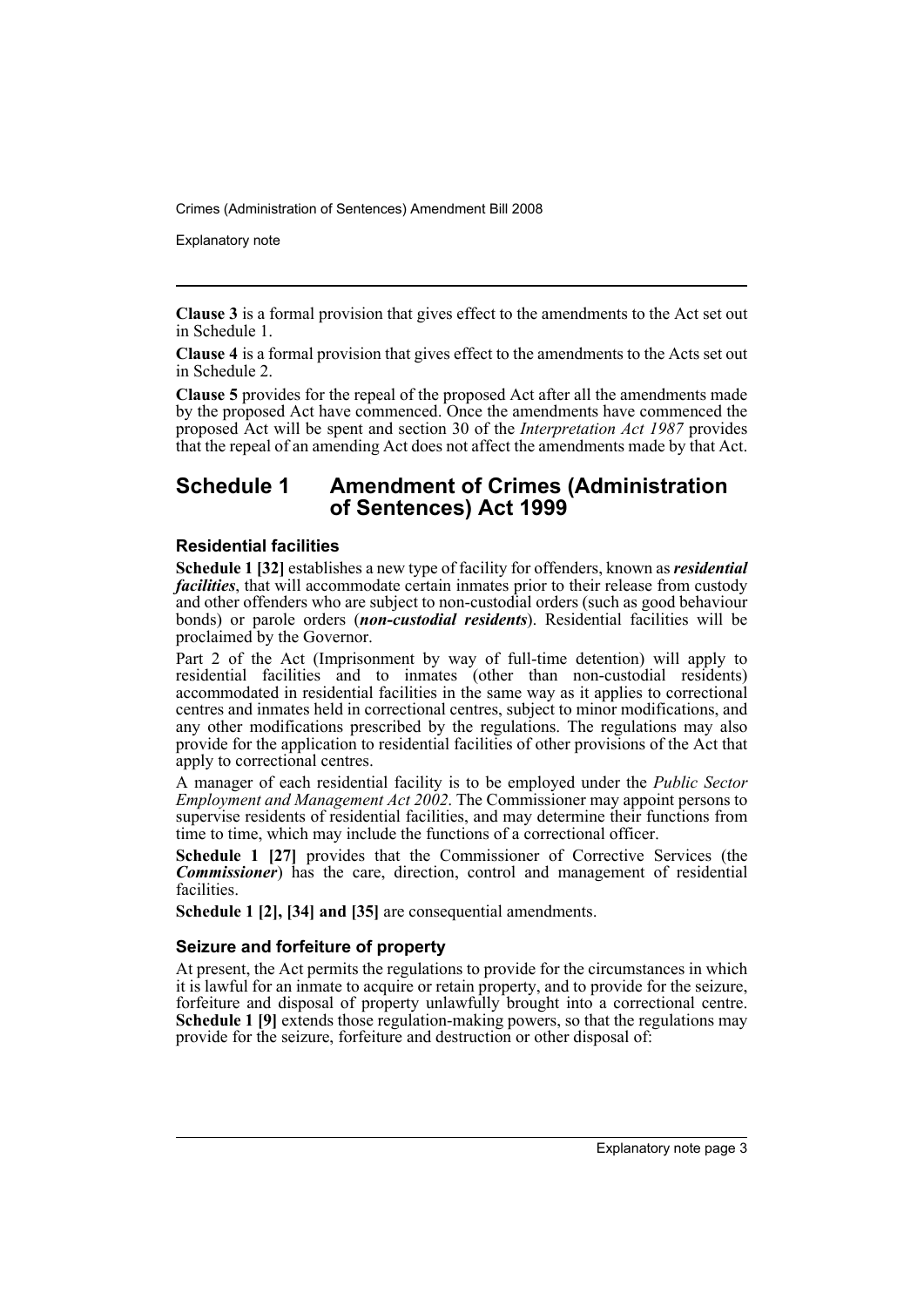Explanatory note

- (a) any property (including money) found within, or sent to or delivered to, a correctional centre or correctional complex that it is unlawful for an inmate to acquire or retain possession of, and
- (b) any drug, or any thing reasonably suspected of being a drug, that is:
	- (i) in the possession of an inmate, or
	- (ii) in the possession of any other person in a correctional centre or correctional complex, or
	- (iii) found within a correctional centre or correctional complex, or
	- (iv) sent to or delivered to a correctional centre or correctional complex.

The Act also allows the Commissioner to confiscate any property unlawfully in the possession of an inmate and this property becomes the property of the State and may be disposed of as the Commissioner directs. **Schedule 1 [6]** makes it clear that such property may be destroyed or otherwise disposed of.

### **Immigration and Defence Force detainees**

**Schedule 1 [3]** puts it beyond doubt that Part 2 of the Act (which applies to full-time inmates in a correctional centre) applies:

- (a) to a person sentenced to imprisonment under the *Defence Force Discipline Act 1982* of the Commonwealth who is committed to a correctional centre to serve that sentence, and
- (b) to an immigration detainee within the meaning of the *Migration Act 1958* of the Commonwealth who is held in a correctional centre under that Act.

**Schedule 1 [4]** provides that a Defence Force detainee is a convicted inmate for the purposes of the Act. Section 6 of the Act provides that the general manager of a correctional centre can direct convicted inmates to perform work. **Schedule 1 [1]** amends the definition of *convicted inmate* accordingly.

### **Parole matters**

Currently, a victim of a serious offender is entitled to be given access to all documents held by the Parole Authority in respect of the offender relating to the measures the offender has taken, or is taking, to address his or her offending behaviour. **Schedule 1 [23] and [24]** provide that an agent of the victim, who is authorised in writing by the victim and the Commissioner, may access the documents on the victim's behalf. A victim may revoke an authorisation at any time by notice in writing to the Commissioner.

**Schedule 1 [15]–[22]** provide that an inmate, who is still in custody after his or her initial parole eligibility date, becomes eligible for release on parole on every anniversary of his or her parole eligibility date, and no sooner (subject to manifest injustice considerations). If the Parole Authority orders the release of the offender, on an annual review of the offender's case, the release order will not take effect until the anniversary of the offender's parole eligibility date.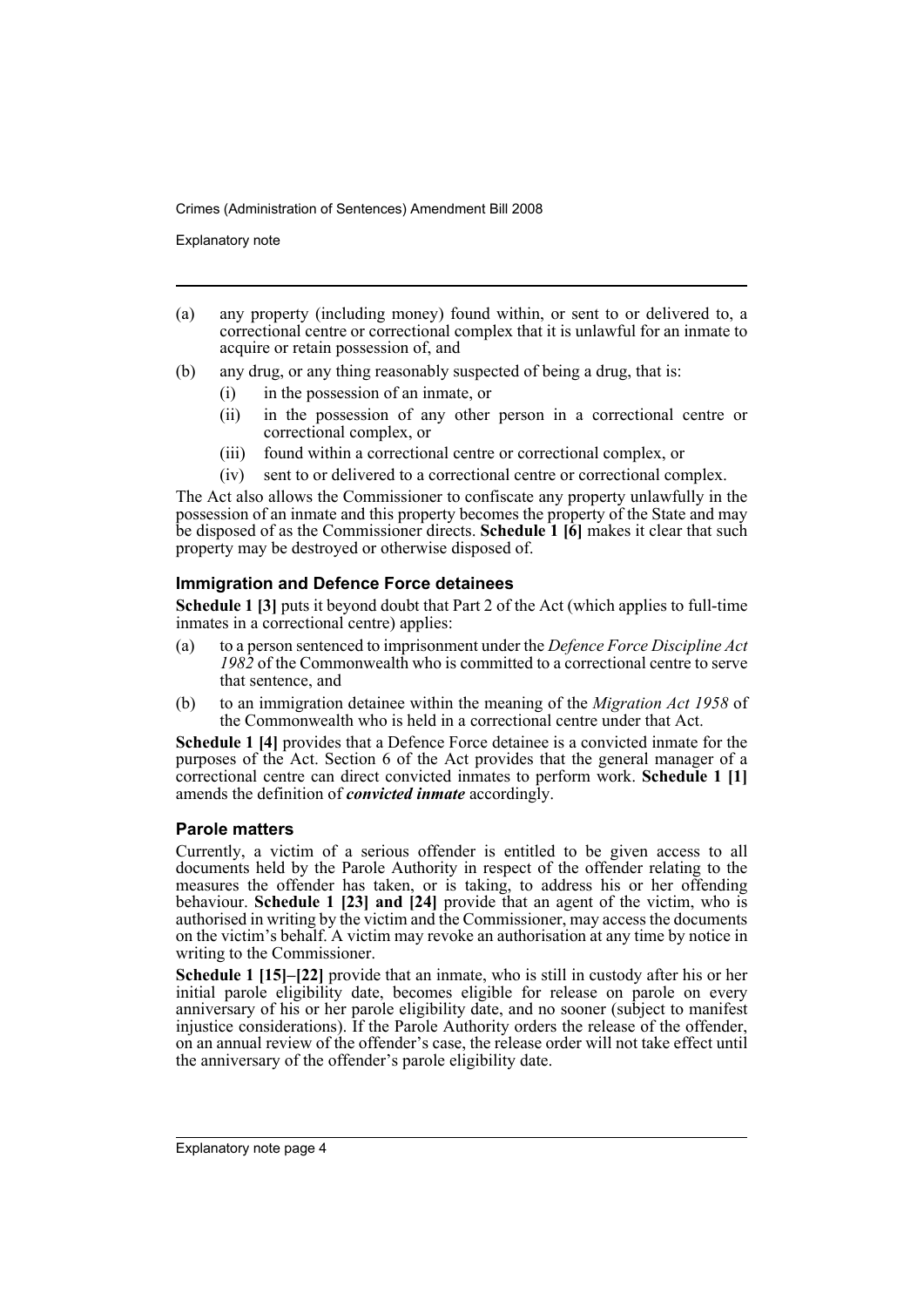Explanatory note

**Schedule 1 [36]** provides that members appointed to the Parole Authority (that is, judicial members and community members) may be appointed for a period of up to 3 years. At present, appointed members have a fixed term of 3 years.

The Parole Authority is made up of at least 4 judicial members (including the Chairperson), at least 10 community members and at least 2 official members (from the NSW Police Force and the Probation and Parole Service). However, not all members attend each Parole Authority meeting. Currently, the Act provides that a meeting of the Parole Authority is to consist of the Chairperson, no more than 4 community members and no more than 2 official members (that is, a maximum total of 7 members at most meetings). **Schedule 1 [37]** provides that no more than 2 community members may attend a meeting, so that the maximum number of members at most Parole Authority meetings is 5. The Chairperson continues to be able to convene up to 6 meetings of the Parole Authority each year at which all community and official members may attend.

### **Community service orders**

At present, section 110 of the Act provides that a community service order remains in force until the offender has performed the required number of hours of work, unless sooner revoked. **Schedule 1 [10]** provides that a community service order expires if the relevant maximum period (generally 12 or 18 months) expires, even if that occurs before the inmate has completed the required number of hours of work. **Schedule 1 [13]** provides, however, that if an application is made to the Local Court to extend the period of an order and the relevant maximum period expires before the application is determined, the community service order is taken to remain in force until the application is determined by the Court. **Schedule 1 [12] and [14]** ensure that an application to extend or revoke a community service order can still be heard if the relevant maximum period has expired. **Schedule 1 [11]** is a consequential amendment.

### **Inmates' money**

**Schedule 1 [7]** removes the requirement that money received by a correctional officer or other member of staff on an inmate's behalf must be deposited in an authorised deposit-taking institution and held for the inmate, if it is unlawful for the inmate to receive that money while in custody. The Act currently permits the regulations to provide for the circumstances in which an inmate may lawfully possess property while in custody. **Schedule 1 [8]** makes it clear that property includes any money, so that the regulations can prohibit inmates from receiving money while in custody.

### **Other amendments**

**Schedule 1 [26]** provides that the regulations may require any of the functions of the Serious Offenders Review Council that relate to segregated and protective custody of inmates to be exercised by the Chairperson alone. **Schedule 1 [25]** is a consequential amendment.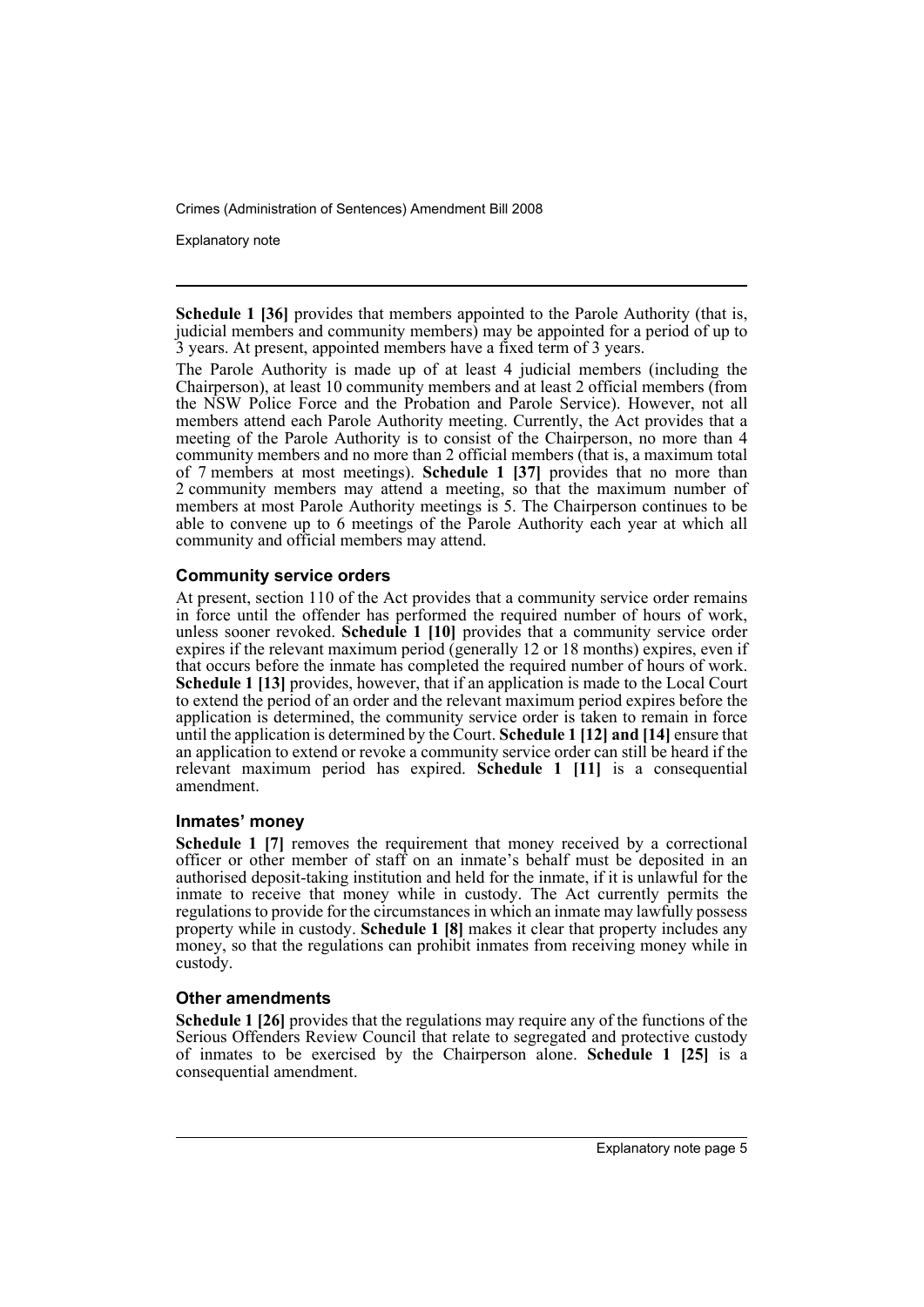Explanatory note

**Schedule 1 [28]–[31]** provide for correctional staff to be tested for steroids, as well as alcohol and prohibited drugs.

Section 252 of the Act provides that a person in custody may be accommodated in a correctional centre, police station or court cell complex while being transferred from one place or another, if it is necessary or convenient to do so. **Schedule 1 [33]** provides that a person under 18 years of age who is being transferred to a juvenile correctional centre may also be temporarily held in a children's detention centre.

**Schedule 1 [5]** makes it clear that the general manager of a correctional centre may direct a convicted inmate to perform community service or other work within the correctional centre, within the correctional complex but outside the correctional centre, or outside the correctional complex.

**Schedule 1 [4]** provides that an inmate, who is aged 21 years or more and who is sentenced to full-time imprisonment in a correctional centre by the Children's Court, is a convicted inmate. Under the Act, the general manager of a correctional centre may direct a convicted inmate to perform work. **Schedule 1 [1]** amends the definition of *convicted inmate* accordingly.

**Schedule 1 [38]** provides for the making of savings and transitional regulations consequent on the enactment of the proposed Act.

**Schedule 1 [39]** contains savings and transitional provisions.

### **Schedule 2 Amendment of other Acts**

### **Detention Centres**

Section 9A of the *Children (Detention Centres) Act 1987* provides that the following persons are not to be detained in a juvenile detention centre:

- (a) a person aged 21 years or over who is subject to an arrest warrant of any kind,
- (b) a person aged between 18 and 21 years who is subject to an arrest warrant of a certain kind (including, for example, a warrant for an alleged breach of a probation order, good behaviour bond or community service order or an alleged escape from custody).

Under Part 13 of the *Crimes (Administration of Sentences) Act 1999*, these persons may be held in correctional centres.

**Schedule 2.1 [2]** clarifies that section 9A applies to a person arrested in relation to an alleged escape from custody (under section 39 of the *Crimes (Administration of Sentences) Act 1999*) only if the person is arrested pursuant to a warrant.

**Schedule 2.1 [3]** extends the operation of section 9A to:

- (a) a person aged between 18 and 21 years who is the subject of an arrest warrant issued because of a suspension or revocation of parole or a failure to appear at a parole hearing, and
- (b) a person aged between 18 and 21 years who is the subject of an order or warrant made or issued for an escape from a detention centre.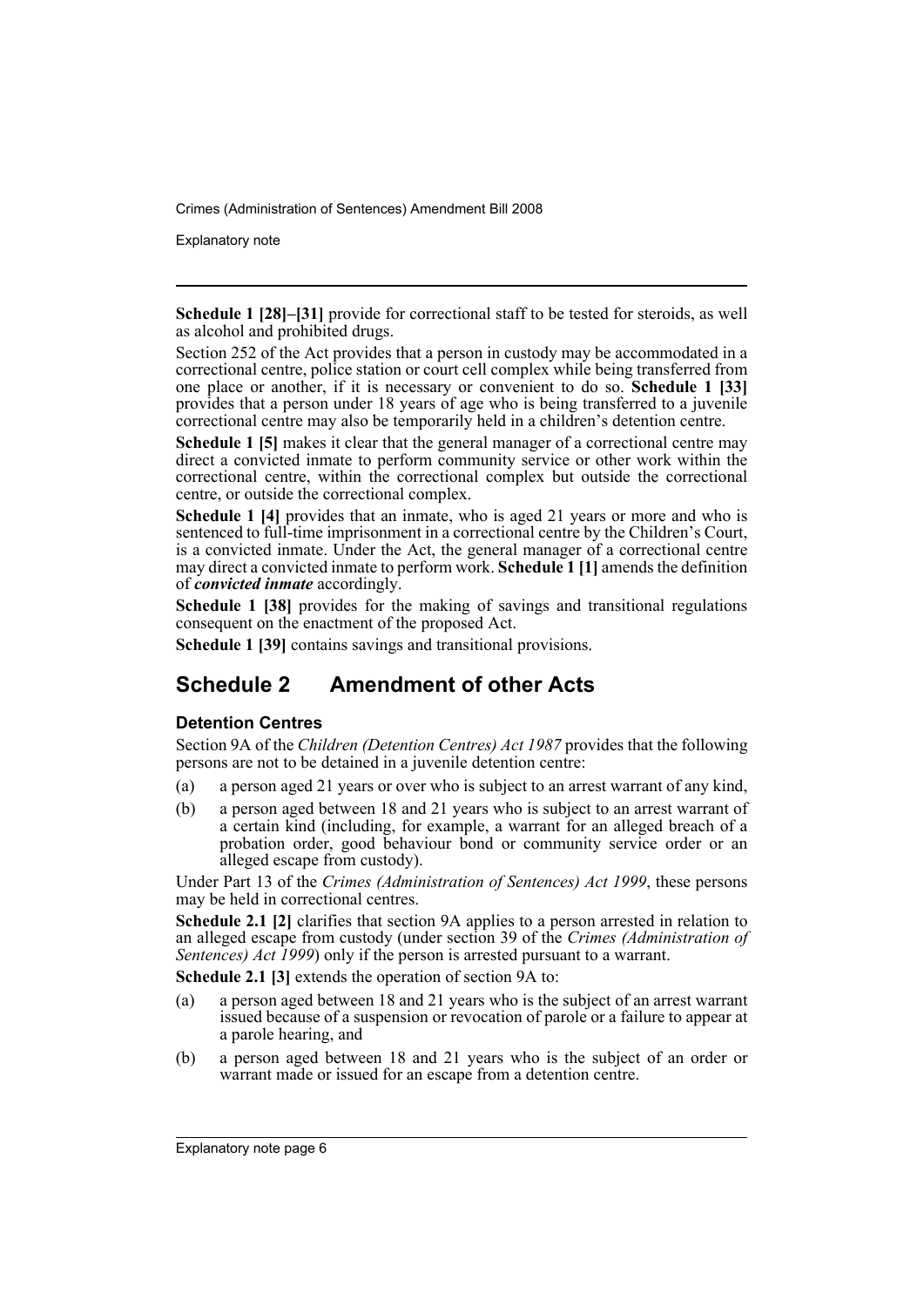Explanatory note

Accordingly, a person between 18 and 21 years who is arrested pursuant to one of these warrants or orders is not to be detained in a children's detention centre. **Schedule 2.1 [1] and [5]** are consequential amendments.

**Schedule 2.1 [4]** provides that if a detainee, who is being detained as a result of the revocation of his or her parole by the Children's Court, is transferred to a correctional centre, the Children's Court is to continue to exercise the functions of the Parole Authority with respect to the revocation of that parole. This includes, for instance, the function of reviewing that revocation.

### **Places of detention**

Part 4A of the *Summary Offences Act 1988* makes provision for offences relating to places of detention, which are defined as correctional centres, correctional complexes and periodic detention centres. **Schedule 2.2** amends the definition of *place of detention* to include a residential facility.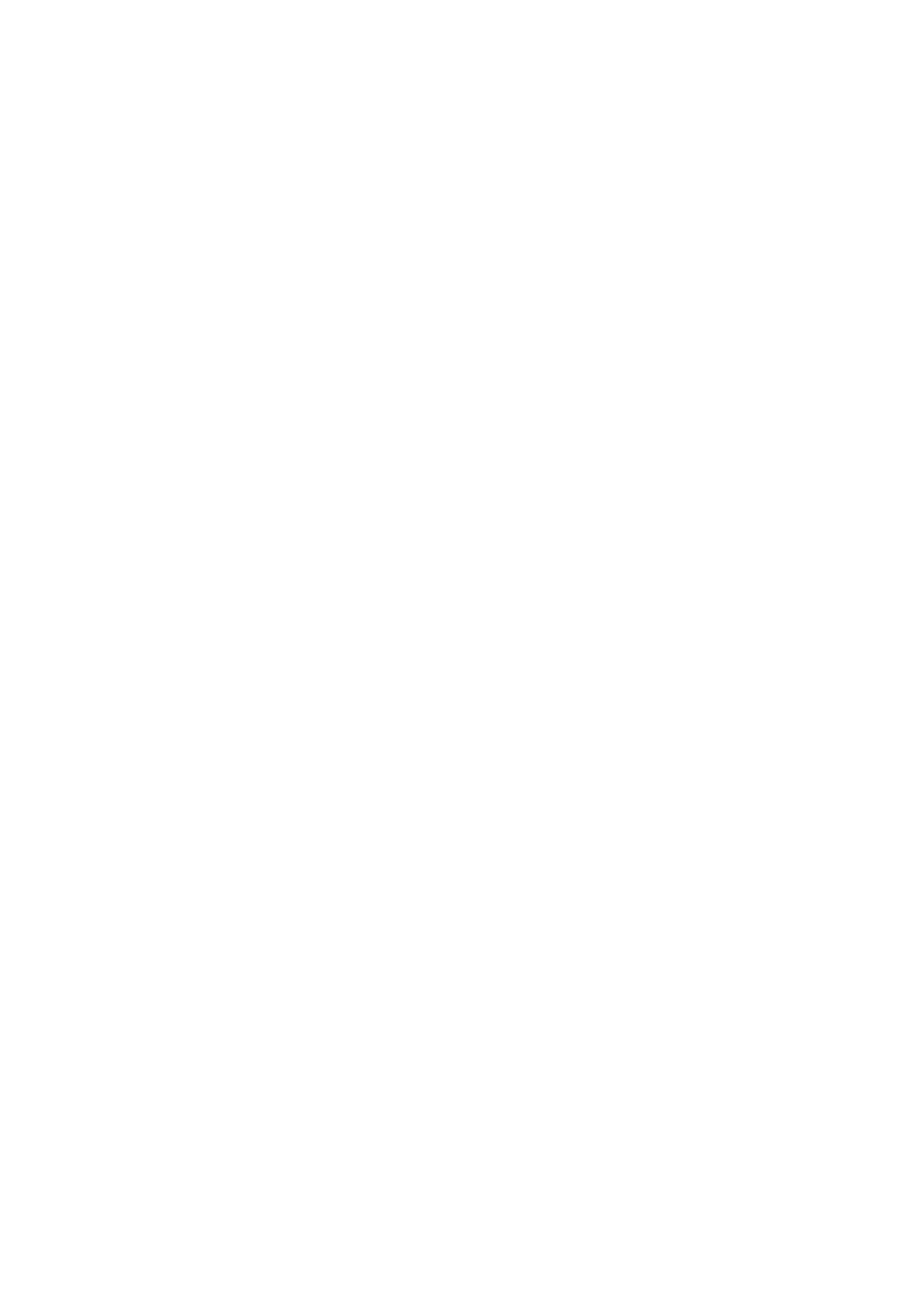First print



New South Wales

# **Crimes (Administration of Sentences) Amendment Bill 2008**

## **Contents**

|            |                                                   | Page |
|------------|---------------------------------------------------|------|
| 1          | Name of Act                                       |      |
| 2          | Commencement                                      | 2    |
| 3          | Amendment of Crimes (Administration of Sentences) |      |
|            | Act 1999 No 93                                    | 2    |
| 4          | Amendment of other Acts                           | 2    |
| 5          | Repeal of Act                                     |      |
| Schedule 1 | Amendment of Crimes (Administration of Sentences) |      |
|            | Act 1999                                          | 3    |
|            | Schedule 2 Amendment of other Acts                | 13   |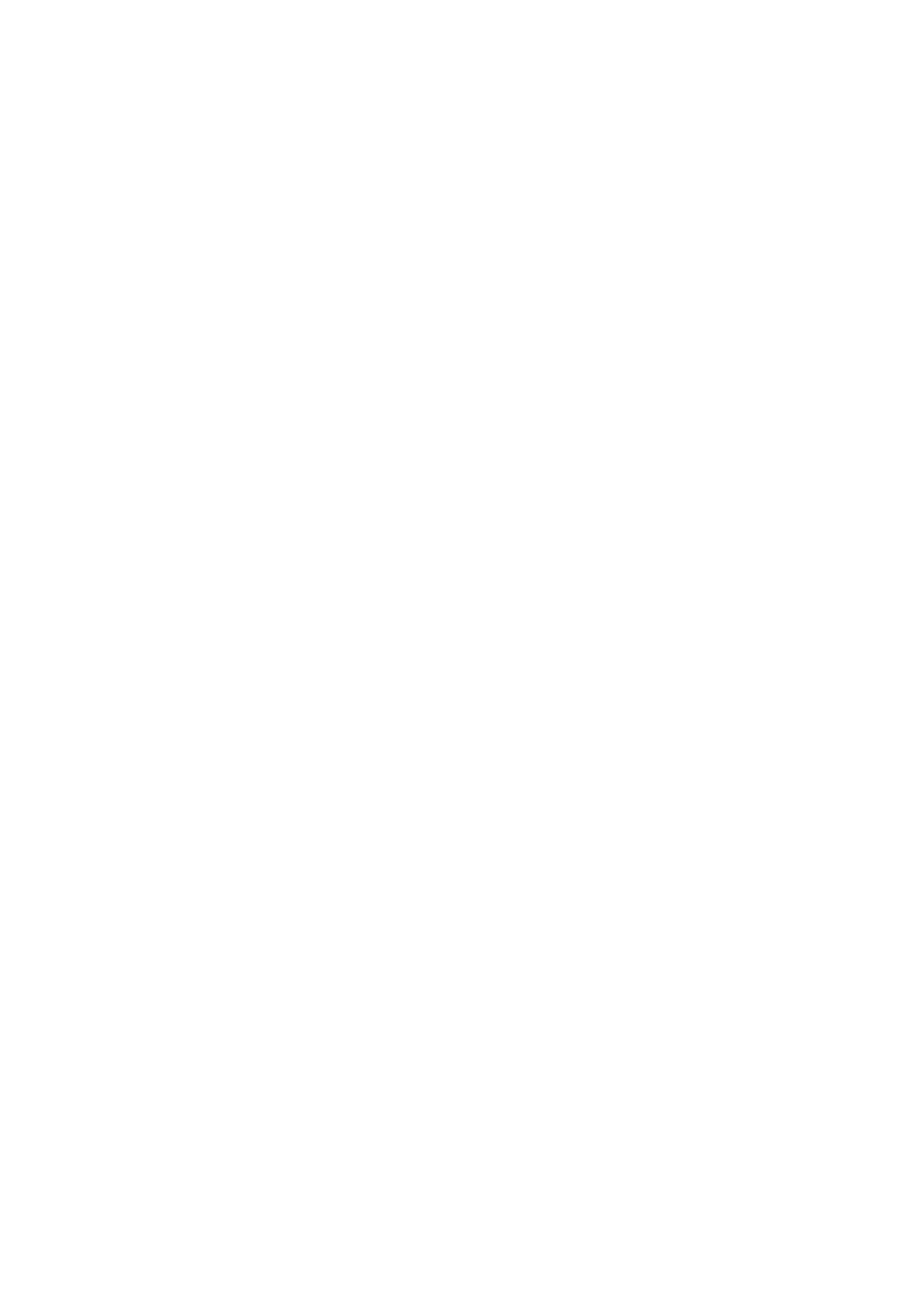

New South Wales

## **Crimes (Administration of Sentences) Amendment Bill 2008**

No , 2008

### **A Bill for**

An Act to amend the *Crimes (Administration of Sentences) Act 1999* and certain other Acts to make further provision for the establishment, control and management of correctional centres and other residential facilities for offenders, the detention of offenders and the administration of sentences.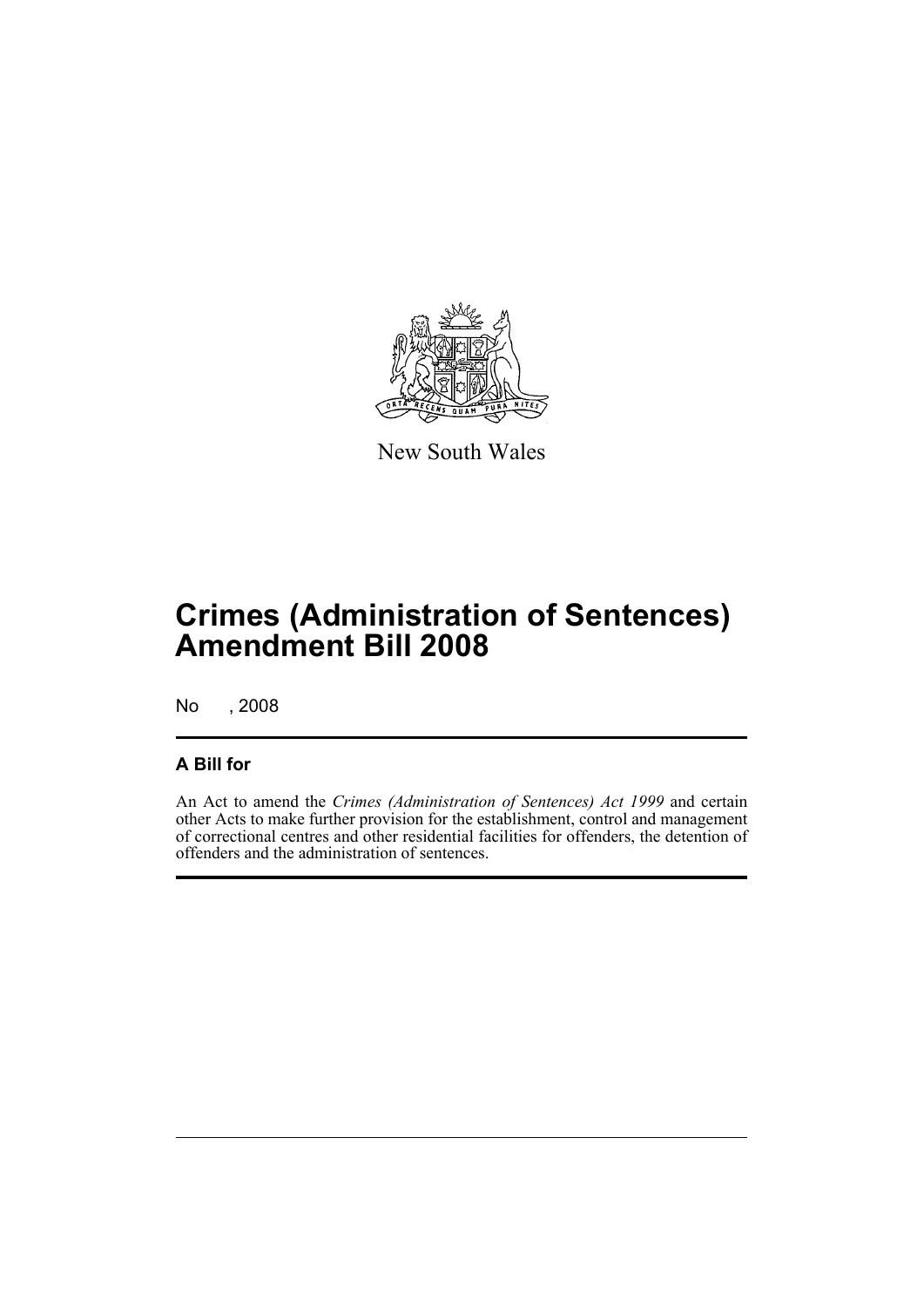<span id="page-11-4"></span><span id="page-11-3"></span><span id="page-11-2"></span><span id="page-11-1"></span><span id="page-11-0"></span>

|             | The Legislature of New South Wales enacts:                                                                                                                       | 1                   |
|-------------|------------------------------------------------------------------------------------------------------------------------------------------------------------------|---------------------|
| 1           | Name of Act                                                                                                                                                      | 2                   |
|             | This Act is the Crimes (Administration of Sentences) Amendment<br>Act 2008.                                                                                      | 3<br>$\overline{4}$ |
| $\mathbf 2$ | <b>Commencement</b>                                                                                                                                              | 5                   |
|             | This Act commences on a day or days to be appointed by proclamation.                                                                                             | 6                   |
| 3           | Amendment of Crimes (Administration of Sentences) Act 1999 No 93                                                                                                 | $\overline{7}$      |
|             | The Crimes (Administration of Sentences) Act 1999 is amended as set<br>out in Schedule 1.                                                                        | 8<br>9              |
| 4           | <b>Amendment of other Acts</b>                                                                                                                                   | 10                  |
|             | The Acts specified in Schedule 2 are amended as set out in that<br>Schedule.                                                                                     | 11<br>12            |
| 5           | <b>Repeal of Act</b>                                                                                                                                             | 13                  |
|             | This Act is repealed on the day following the day on which all of the<br>(1)<br>provisions of this Act have commenced.                                           | 14<br>15            |
|             | The repeal of this Act does not, because of the operation of section 30<br>(2)<br>of the <i>Interpretation Act 1987</i> , affect any amendment made by this Act. | 16<br>17            |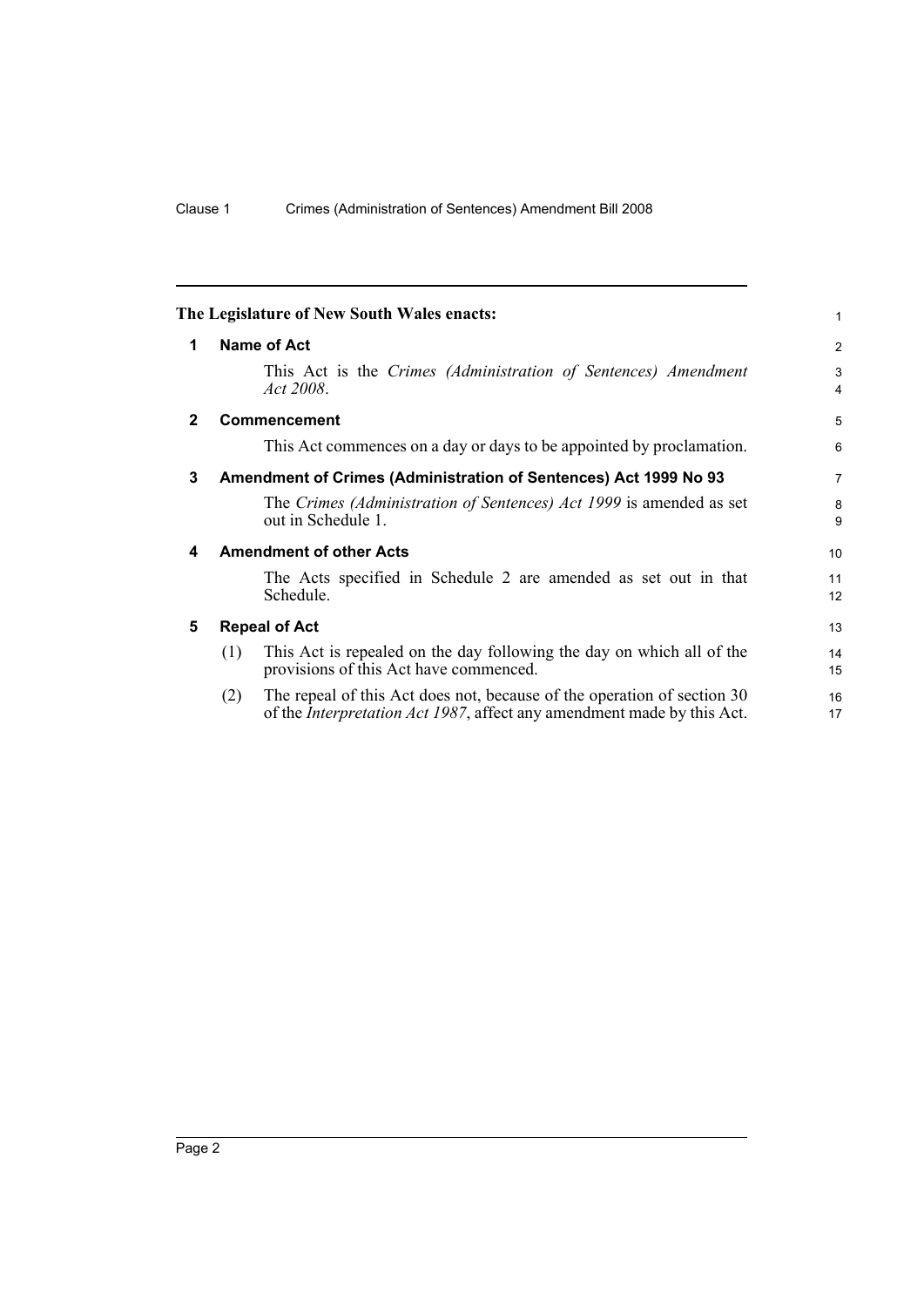Amendment of Crimes (Administration of Sentences) Act 1999 Schedule 1

<span id="page-12-0"></span>

|     | <b>Schedule 1</b>               |      | <b>Amendment of Crimes (Administration</b><br>of Sentences) Act 1999                                                                                                                                                                                                                                                            | $\mathbf{1}$<br>$\overline{2}$   |
|-----|---------------------------------|------|---------------------------------------------------------------------------------------------------------------------------------------------------------------------------------------------------------------------------------------------------------------------------------------------------------------------------------|----------------------------------|
|     |                                 |      | (Section 3)                                                                                                                                                                                                                                                                                                                     | 3                                |
| [1] | <b>Section 3 Interpretation</b> |      |                                                                                                                                                                                                                                                                                                                                 | 4                                |
|     |                                 |      | Omit "or $(c1)$ " from the definition of <i>convicted inmate</i> in section 3 (1).                                                                                                                                                                                                                                              | $\mathbf 5$                      |
|     |                                 |      | Insert instead ", $(c1)$ , $(d1)$ or $(d2)$ ".                                                                                                                                                                                                                                                                                  | 6                                |
| [2] | Section 3 (1)                   |      |                                                                                                                                                                                                                                                                                                                                 | 7                                |
|     | Insert in alphabetical order:   |      |                                                                                                                                                                                                                                                                                                                                 | $\bf 8$                          |
|     |                                 |      | residential facility means any premises declared to be a<br>residential facility by a proclamation in force under section 236L.                                                                                                                                                                                                 | 9<br>10                          |
| [3] |                                 |      | <b>Section 4 Application of Part</b>                                                                                                                                                                                                                                                                                            | 11                               |
|     |                                 |      | Insert after section $4(1)(d1)$ :                                                                                                                                                                                                                                                                                               | 12                               |
|     |                                 | (d2) | any person who is the subject of a warrant under section<br>$170(1)$ (a) of the <i>Defence Force Discipline Act 1982</i> of the<br>Commonwealth by which an authorised officer under that<br>Act has committed the person to a correctional centre<br>pursuant to a punishment of imprisonment imposed under<br>that Act, and   | 13<br>14<br>15<br>16<br>17<br>18 |
|     |                                 | (d3) | any person who is a detainee within the meaning of the<br>Migration Act 1958 of the Commonwealth and who is held<br>in a correctional centre as referred to in paragraph (b) (ii)<br>of the definition of <i>immigration detention</i> in section 5 of<br>that Act, and                                                         | 19<br>20<br>21<br>22<br>23       |
| [4] | Section 4 (3)                   |      |                                                                                                                                                                                                                                                                                                                                 | 24                               |
|     |                                 |      | Omit "or $(c1)$ ". Insert instead ", $(c1)$ , $(d1)$ or $(d2)$ ".                                                                                                                                                                                                                                                               | 25                               |
| [5] |                                 |      | Section 6 Work performed by inmates                                                                                                                                                                                                                                                                                             | 26                               |
|     |                                 |      | Omit section 6 (2). Insert instead:                                                                                                                                                                                                                                                                                             | 27                               |
|     | (2)                             | (a)  | The general manager may direct a convicted inmate, or such<br>classes or groups of convicted inmates as the Commissioner may<br>from time to time determine, to carry out community service<br>work, or any work for the Department or a public or local<br>authority:<br>within the correctional centre in which the inmate is | 28<br>29<br>30<br>31<br>32<br>33 |
|     |                                 |      | imprisoned, or                                                                                                                                                                                                                                                                                                                  | 34                               |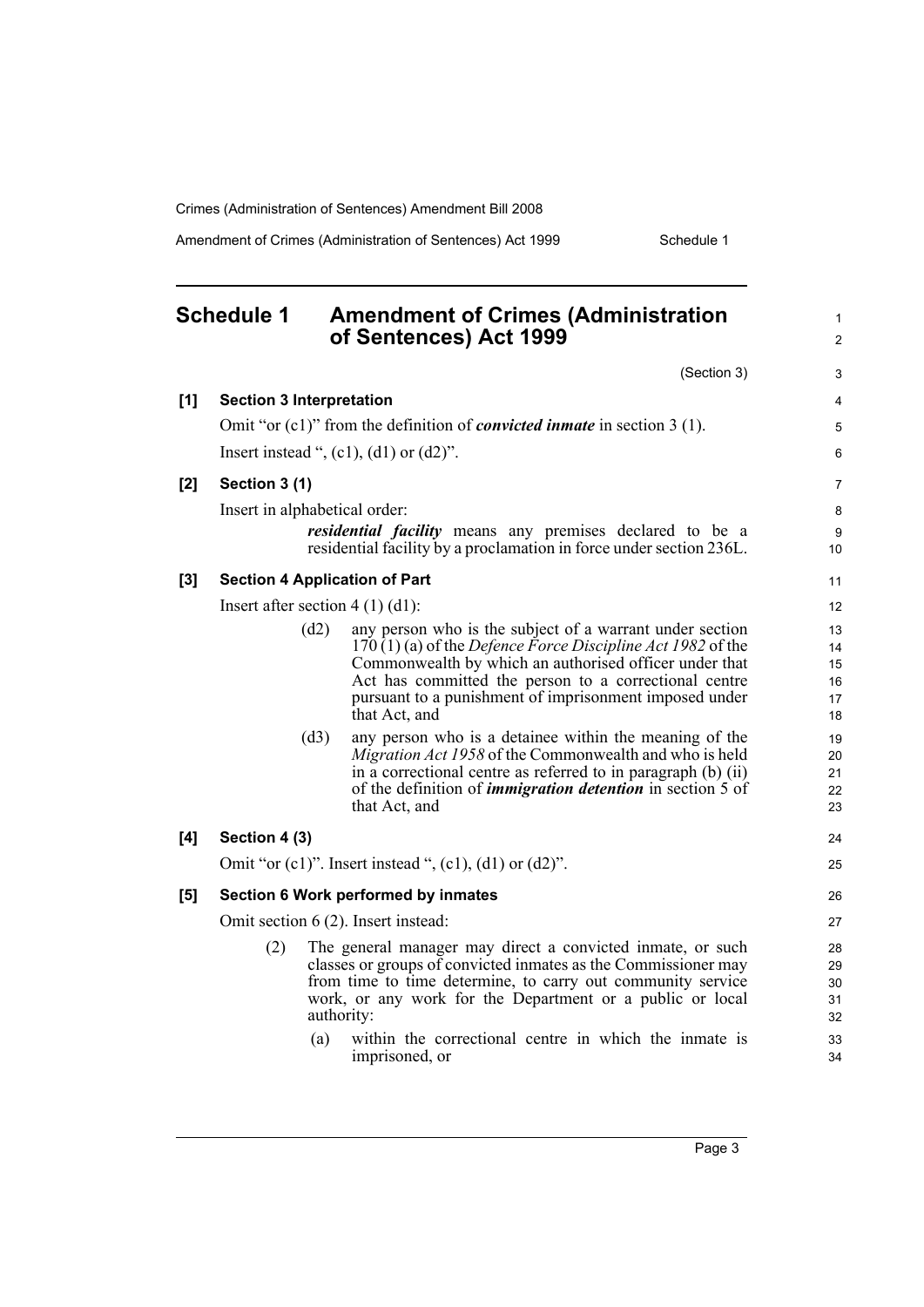|        | (b)                                        |       | within the correctional complex in which the inmate is<br>imprisoned but outside the correctional centre, or                                                                                                               | 1<br>$\overline{c}$        |
|--------|--------------------------------------------|-------|----------------------------------------------------------------------------------------------------------------------------------------------------------------------------------------------------------------------------|----------------------------|
|        | (c)                                        |       | outside the correctional complex in which the inmate is<br>imprisoned.                                                                                                                                                     | 3<br>4                     |
| [6]    | <b>Section 75 Confiscation of property</b> |       |                                                                                                                                                                                                                            | 5                          |
|        |                                            |       | Insert "destroyed or otherwise" after "to be" in section 75 (2).                                                                                                                                                           | 6                          |
| [7]    | Section 76A Inmates' money                 |       |                                                                                                                                                                                                                            | 7                          |
|        |                                            |       | Insert "(other than money that it is unlawful for the inmate to acquire or retain<br>possession of while in custody)" after "behalf" in section 76A $(I)$ (c).                                                             | 8<br>9                     |
| [8]    | <b>Section 79 Regulations</b>              |       |                                                                                                                                                                                                                            | 10                         |
|        |                                            |       | Insert "(including money)" after "property" in section 79 (h).                                                                                                                                                             | 11                         |
| [9]    | Section 79 (h2) and (h3)                   |       |                                                                                                                                                                                                                            | 12                         |
|        | Omit section 79 (h2). Insert instead:      |       |                                                                                                                                                                                                                            | 13                         |
|        | (h2)                                       |       | the seizure, forfeiture and destruction or other disposal of<br>any property (including money):                                                                                                                            | 14<br>15                   |
|        |                                            | (i)   | brought into a correctional centre or correctional<br>complex by any person in contravention of this Act,<br>the regulations or any other law, or                                                                          | 16<br>17<br>18             |
|        |                                            | (ii)  | found within, sent to or delivered to a correctional<br>centre or correctional complex and that it is<br>unlawful for an inmate to acquire or retain<br>possession of under this Act, the regulations or any<br>other law, | 19<br>20<br>21<br>22<br>23 |
|        | (h3)                                       | drug: | the seizure, forfeiture and destruction or other disposal of<br>any drug, or any thing reasonably suspected of being a                                                                                                     | 24<br>25<br>26             |
|        |                                            | (i)   | in the possession of an inmate, or                                                                                                                                                                                         | 27                         |
|        |                                            | (ii)  | in the possession of any other person in a<br>correctional centre or correctional complex, or                                                                                                                              | 28<br>29                   |
|        |                                            | (iii) | found within a correctional centre or correctional<br>complex, or                                                                                                                                                          | 30<br>31                   |
|        |                                            |       | (iv) sent to or delivered to a correctional centre or<br>correctional complex,                                                                                                                                             | 32<br>33                   |
| $[10]$ |                                            |       | Section 110 Duration of community service order                                                                                                                                                                            | 34                         |
|        | Insert after section $110$ (a):            |       |                                                                                                                                                                                                                            | 35                         |
|        | (b)                                        |       | until the expiry of the relevant maximum period, or                                                                                                                                                                        | 36                         |
|        |                                            |       |                                                                                                                                                                                                                            |                            |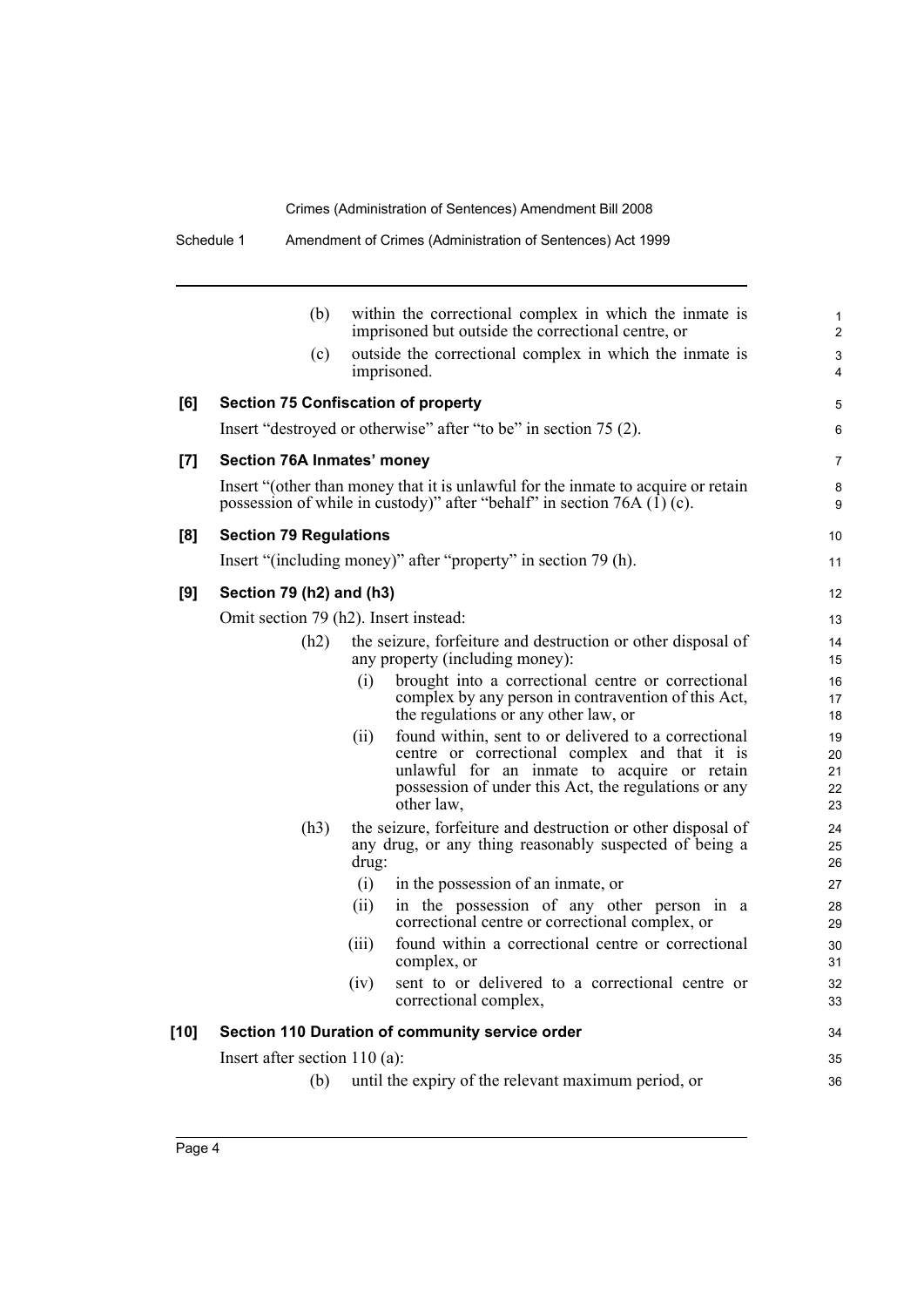Schedule 1

| $[11]$ | <b>Section 110 (2)</b> |                                                                                                                                                                                 | $\mathbf{1}$            |
|--------|------------------------|---------------------------------------------------------------------------------------------------------------------------------------------------------------------------------|-------------------------|
|        |                        | Insert at the end of section 110:                                                                                                                                               | 2                       |
|        | (2)                    | This section is subject to section 114.                                                                                                                                         | 3                       |
| $[12]$ |                        | Section 114 Extension of period of community service order                                                                                                                      | 4                       |
|        |                        | Insert after section $114(1)$ :                                                                                                                                                 | 5                       |
|        | (2)                    | Such an application may be made even if the relevant maximum<br>period for the community service order has expired.                                                             | $\,6$<br>$\overline{7}$ |
| $[13]$ | <b>Section 114 (4)</b> |                                                                                                                                                                                 | 8                       |
|        |                        | Insert after section $114(3)$ :                                                                                                                                                 | 9                       |
|        | (4)                    | If an application to the Local Court for an extension of the<br>relevant maximum period is made:                                                                                | 10<br>11                |
|        |                        | by the offender's assigned officer, or by the offender with<br>(a)<br>the written consent of the offender's assigned officer, and                                               | 12<br>13                |
|        |                        | before the expiry of the relevant maximum period,<br>(b)                                                                                                                        | 14                      |
|        |                        | the community service order is taken to remain in force, even if<br>the relevant maximum period expires, until the application is<br>determined by the Local Court.             | 15<br>16<br>17          |
| $[14]$ |                        | Section 115 Revocation of community service orders                                                                                                                              | 18                      |
|        |                        | Insert after section $115 (2A)$ :                                                                                                                                               | 19                      |
|        | (2B)                   | For the purpose only of determining an application under this<br>section, a community service order is taken to be in force even if<br>the relevant maximum period has expired. | 20<br>21<br>22          |
| $[15]$ |                        | Section 137A Consideration of parole in subsequent years                                                                                                                        | 23                      |
|        | $137A(1)$ .            | Omit "the anniversary of an offender's parole eligibility date" from section                                                                                                    | 24<br>25                |
|        |                        | Insert instead "an offender's annual review date".                                                                                                                              | 26                      |
| $[16]$ | Section 137A (1A)      |                                                                                                                                                                                 | 27                      |
|        |                        | Insert after section $137A(1)$ :                                                                                                                                                | 28                      |
|        | (1A)                   | For the purposes of this section, an <i>offender's annual review</i><br>date occurs on each anniversary of the offender's parole<br>eligibility date.                           | 29<br>30<br>31          |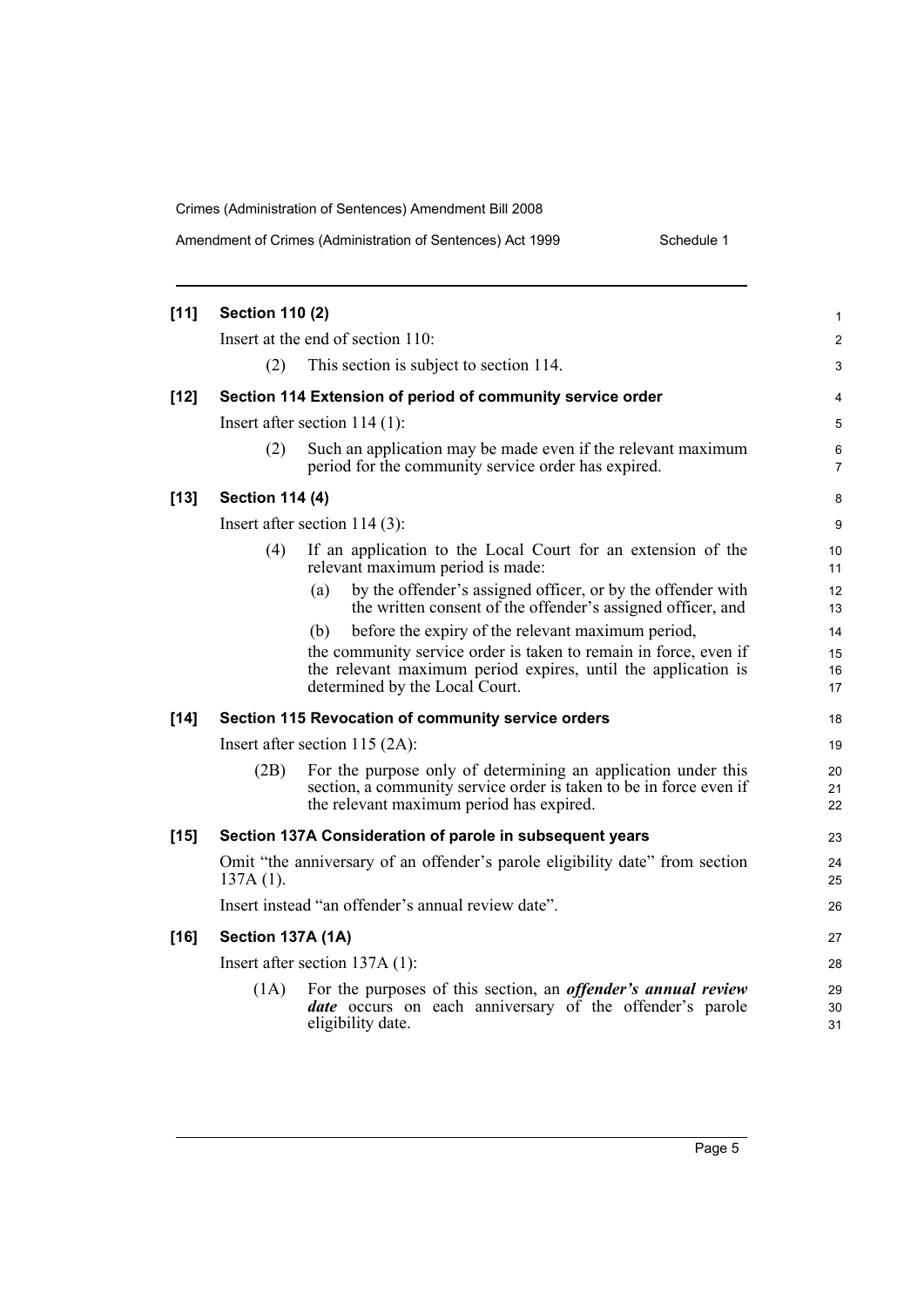Schedule 1 Amendment of Crimes (Administration of Sentences) Act 1999

| $[17]$ | <b>Section 137A (2)</b>                                                                                                                                                                                                                                                                                                                 | 1                                               |  |  |  |
|--------|-----------------------------------------------------------------------------------------------------------------------------------------------------------------------------------------------------------------------------------------------------------------------------------------------------------------------------------------|-------------------------------------------------|--|--|--|
|        | Omit "the anniversary of the offender's parole eligibility date".                                                                                                                                                                                                                                                                       | $\mathbf{2}$                                    |  |  |  |
|        | Insert instead "the offender's annual review date".                                                                                                                                                                                                                                                                                     | 3                                               |  |  |  |
| $[18]$ | Section 138 Release of offender on parole                                                                                                                                                                                                                                                                                               | 4                                               |  |  |  |
|        | Insert after section $138(1AA)(a)$ :                                                                                                                                                                                                                                                                                                    | 5                                               |  |  |  |
|        | (a1)<br>if the order is made following an application by the<br>offender referred to in section 137A, and is made before<br>the offender's annual review date (within the meaning of<br>that section), a period beginning no earlier than the<br>offender's annual review date and ending no later than 35<br>days after that date, and | 6<br>$\overline{7}$<br>$\bf 8$<br>9<br>10<br>11 |  |  |  |
| $[19]$ | Section 143A Consideration of parole in subsequent years                                                                                                                                                                                                                                                                                | 12                                              |  |  |  |
|        | Omit "the anniversary of a serious offender's parole eligibility date" from<br>section $143A(1)$ .                                                                                                                                                                                                                                      | 13<br>14                                        |  |  |  |
|        | Insert instead "an offender's annual review date".                                                                                                                                                                                                                                                                                      |                                                 |  |  |  |
| $[20]$ | Section 143A (1A)                                                                                                                                                                                                                                                                                                                       | 16                                              |  |  |  |
|        | Insert after section 143A (1):                                                                                                                                                                                                                                                                                                          |                                                 |  |  |  |
|        | For the purposes of this section, an <i>offender's annual review</i><br>(1A)<br><b><i>date</i></b> occurs on each anniversary of the offender's parole<br>eligibility date.                                                                                                                                                             | 18<br>19<br>20                                  |  |  |  |
| $[21]$ | <b>Section 143A (2)</b>                                                                                                                                                                                                                                                                                                                 | 21                                              |  |  |  |
|        | Omit "the anniversary of the offender's parole eligibility date".                                                                                                                                                                                                                                                                       | 22                                              |  |  |  |
|        | Insert instead "the offender's annual review date".                                                                                                                                                                                                                                                                                     | 23                                              |  |  |  |
| $[22]$ | Section 151 Release of serious offender on parole                                                                                                                                                                                                                                                                                       | 24                                              |  |  |  |
|        | Insert after section 151 $(1)(a)$ :                                                                                                                                                                                                                                                                                                     |                                                 |  |  |  |
|        | if the order is made following an application by the<br>(a1)<br>offender referred to in section 143A, and is made before<br>the offender's annual review date (within the meaning of<br>that section), a period beginning no earlier than the<br>offender's annual review date and ending no later than 35<br>days after that date, and | 26<br>27<br>28<br>29<br>30<br>31                |  |  |  |
| $[23]$ | Section 193A Access to documents held by Parole Authority                                                                                                                                                                                                                                                                               | 32                                              |  |  |  |
|        | Insert ", or a victim's authorised agent," after "serious offender" in section<br>$193A(2)$ .                                                                                                                                                                                                                                           | 33<br>34                                        |  |  |  |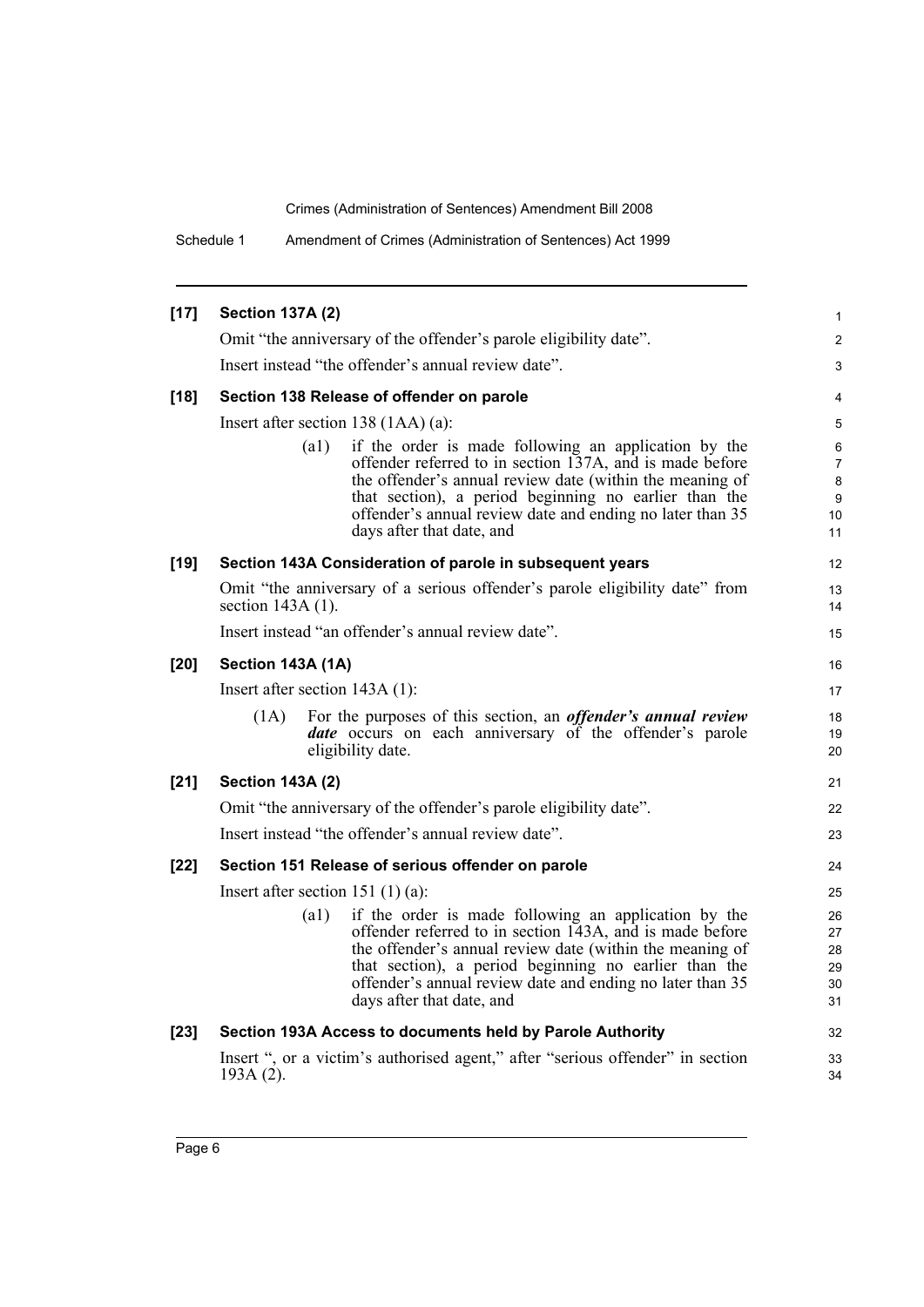|  | Amendment of Crimes (Administration of Sentences) Act 1999 |  |
|--|------------------------------------------------------------|--|
|--|------------------------------------------------------------|--|

Schedule 1

| $[24]$ |      |                     | Section 193A (3) and (4)                                                                                                                                                                                                                                         | $\mathbf{1}$             |
|--------|------|---------------------|------------------------------------------------------------------------------------------------------------------------------------------------------------------------------------------------------------------------------------------------------------------|--------------------------|
|        |      |                     | Insert after section $193A(2)$ :                                                                                                                                                                                                                                 | $\overline{2}$           |
|        |      | (3)                 | In this section, <i>authorised</i> agent means a person who is<br>authorised in writing by a victim and by the Commissioner to act<br>as agent for that victim.                                                                                                  | 3<br>$\overline{4}$<br>5 |
|        |      | (4)                 | A victim may revoke an authorisation under this section at any<br>time by notice in writing to the Commissioner.                                                                                                                                                 | 6<br>7                   |
| $[25]$ |      |                     | <b>Section 197 Functions of Review Council</b>                                                                                                                                                                                                                   | 8                        |
|        |      |                     | Omit section $197(3)$ .                                                                                                                                                                                                                                          | 9                        |
| $[26]$ |      | <b>Section 197A</b> |                                                                                                                                                                                                                                                                  | 10                       |
|        |      |                     | Insert after section 197:                                                                                                                                                                                                                                        | 11                       |
|        | 197A |                     | Review Council constituted by Chairperson alone in certain<br>circumstances                                                                                                                                                                                      | 12<br>13                 |
|        |      | (1)                 | The regulations may require any of the Review Council's<br>functions under Division 2 (Segregated and protective custody)<br>of Part 2, in relation to a specified class of inmate, to be exercised<br>by the Chairperson.                                       | 14<br>15<br>16<br>17     |
|        |      | (2)                 | Accordingly, in such a case, the Review Council is taken to be<br>constituted by the Chairperson alone.                                                                                                                                                          | 18<br>19                 |
|        |      | (3)                 | Any functions of the Review Council under Division 2 of Part 2<br>that are not required by the regulations to be exercised by the<br>Chairperson may be delegated by the Review Council to the<br>Chairperson or a judicial member nominated by the Chairperson. | 20<br>21<br>22<br>23     |
| $[27]$ |      |                     | <b>Section 232 Commissioner</b>                                                                                                                                                                                                                                  | 24                       |
|        |      |                     | Omit "and periodic detention centres" from section 232 (1) (a).                                                                                                                                                                                                  | 25                       |
|        |      |                     | Insert instead ", periodic detention centres and residential facilities".                                                                                                                                                                                        | 26                       |
| $[28]$ |      |                     | <b>Section 236E Definitions</b>                                                                                                                                                                                                                                  | 27                       |
|        |      |                     | Insert in alphabetical order in section $236E(1)$ :                                                                                                                                                                                                              | 28                       |
|        |      |                     | steroid means anabolic and androgenic steroidal agents included<br>in Schedule 4 of the Poisons List under the Poisons and<br>Therapeutic Goods Act 1966.                                                                                                        | 29<br>30<br>31           |
| $[29]$ |      |                     | Section 236F Testing of staff for alcohol, prohibited drugs and steroids                                                                                                                                                                                         | 32                       |
|        |      | and $(3)$ (b).      | Insert "or steroids" after "drugs" wherever occurring in section 236F (1) (b)                                                                                                                                                                                    | 33<br>34                 |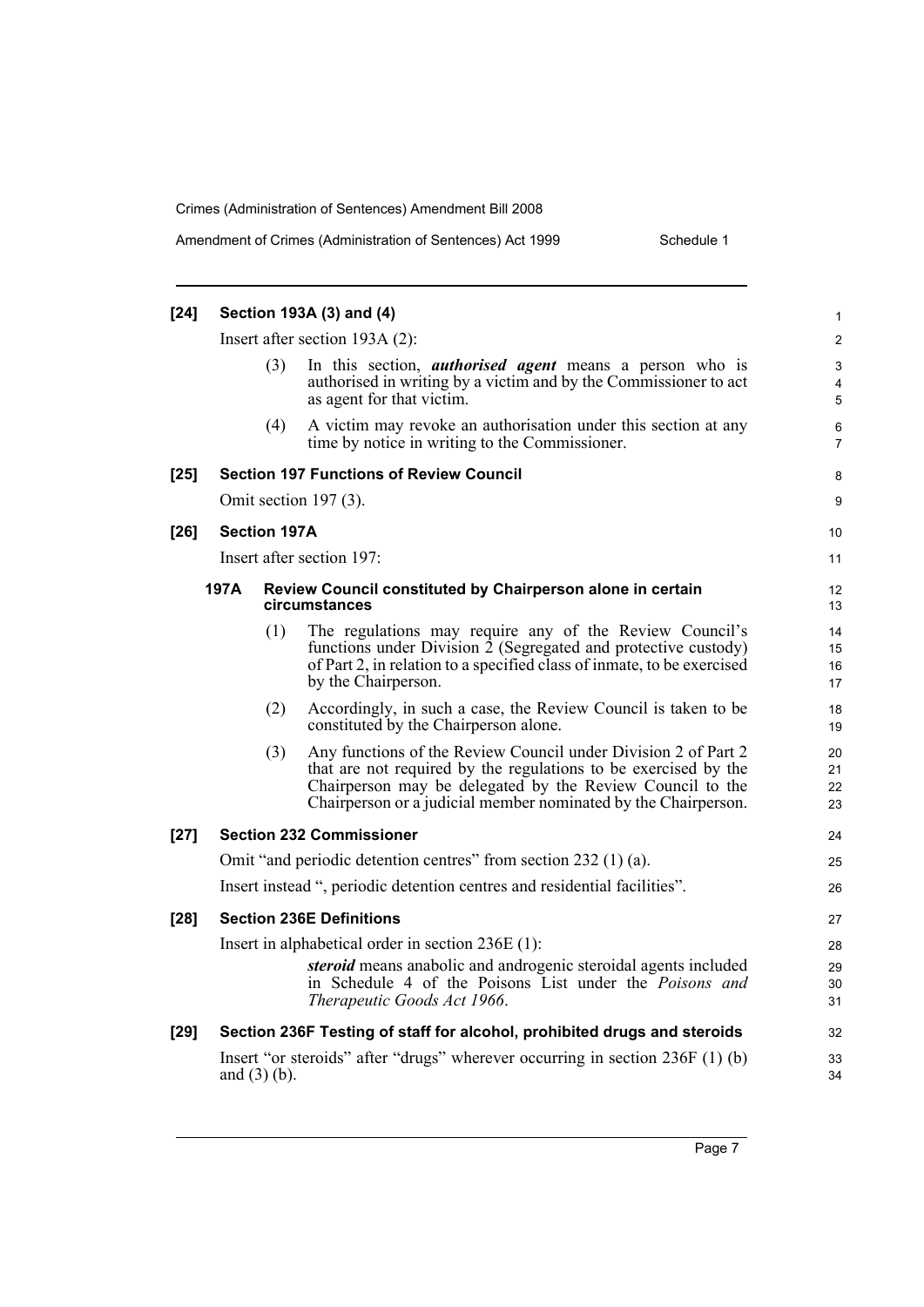Schedule 1 Amendment of Crimes (Administration of Sentences) Act 1999

| $[30]$ |                                 |                                                                                                 | <b>Section 236H Protection from liability</b>                                                                                                                                                                                    | 1                    |  |  |  |
|--------|---------------------------------|-------------------------------------------------------------------------------------------------|----------------------------------------------------------------------------------------------------------------------------------------------------------------------------------------------------------------------------------|----------------------|--|--|--|
|        |                                 |                                                                                                 | Insert "or steroid" after "drug" in section 236H (1).                                                                                                                                                                            | $\overline{2}$       |  |  |  |
|        | <b>Section 236I Regulations</b> |                                                                                                 |                                                                                                                                                                                                                                  |                      |  |  |  |
| $[31]$ |                                 |                                                                                                 |                                                                                                                                                                                                                                  | 3<br>4               |  |  |  |
|        |                                 | Insert "or steroids" after "drugs" wherever occurring in section $236I$ (e), (g)<br>and $(k)$ . |                                                                                                                                                                                                                                  |                      |  |  |  |
| $[32]$ |                                 |                                                                                                 | Part 11, Division 7                                                                                                                                                                                                              | 6                    |  |  |  |
|        |                                 |                                                                                                 | Insert after Division 6:                                                                                                                                                                                                         | $\overline{7}$       |  |  |  |
|        |                                 | <b>Division 7</b>                                                                               | <b>Residential facilities</b>                                                                                                                                                                                                    | 8                    |  |  |  |
|        | 236L                            |                                                                                                 | <b>Residential facilities</b>                                                                                                                                                                                                    | 9                    |  |  |  |
|        |                                 | (1)                                                                                             | The Governor may, by proclamation, declare any premises                                                                                                                                                                          | 10                   |  |  |  |
|        |                                 |                                                                                                 | specified or described in the proclamation to be a residential<br>facility for the purposes of this Act.                                                                                                                         | 11<br>12             |  |  |  |
|        |                                 | (2)                                                                                             | The Governor may, by the proclamation by which any premises                                                                                                                                                                      | 13                   |  |  |  |
|        |                                 |                                                                                                 | are declared to be a residential facility or by a subsequent<br>proclamation, give a name to the residential facility.                                                                                                           | 14<br>15             |  |  |  |
|        |                                 | (3)                                                                                             | The Governor may, by proclamation, vary or revoke any                                                                                                                                                                            | 16                   |  |  |  |
|        |                                 |                                                                                                 | proclamation under this section.                                                                                                                                                                                                 | 17                   |  |  |  |
|        | 236M                            |                                                                                                 | Accommodation of offenders in residential facilities                                                                                                                                                                             | 18                   |  |  |  |
|        |                                 | (1)                                                                                             | The Commissioner may approve the use of a residential facility<br>for any of the following purposes:                                                                                                                             | 19<br>20             |  |  |  |
|        |                                 |                                                                                                 | accommodating inmates (or an approved class of inmates)<br>(a)<br>prior to release from custody,                                                                                                                                 | 21<br>22             |  |  |  |
|        |                                 |                                                                                                 | accommodating other persons who are the subject of<br>(b)<br>non-custodial orders (referred to as <i>non-custodial</i><br><i>residents</i> ).                                                                                    | 23<br>24<br>25       |  |  |  |
|        |                                 | (2)                                                                                             | Part 2, and the regulations relating to that Part, apply to a<br>residential facility in the same way as they apply to a correctional<br>centre, subject to this section and any modifications prescribed<br>by the regulations. | 26<br>27<br>28<br>29 |  |  |  |
|        |                                 | (3)                                                                                             | For the purposes of the application of Part 2 to a residential<br>facility:                                                                                                                                                      | 30<br>31             |  |  |  |
|        |                                 |                                                                                                 | a reference in that Part to an inmate includes an inmate<br>(a)<br>residing in a residential facility, but does not include a<br>non-custodial resident, and                                                                     | 32<br>33<br>34       |  |  |  |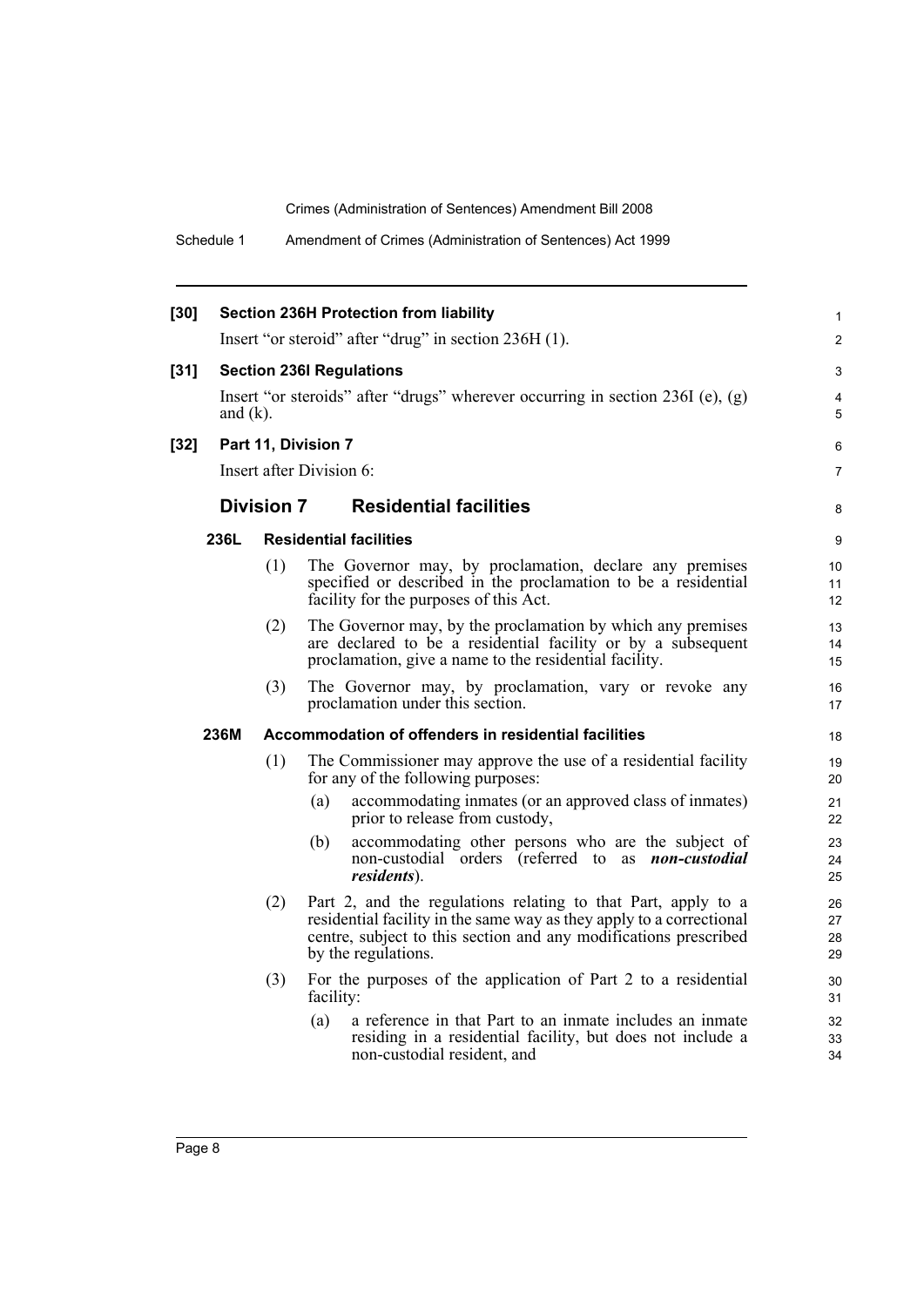**236N Managers of residential facilities**

**236O Residential facility officers**

### Amendment of Crimes (Administration of Sentences) Act 1999 Schedule 1

|     | a reference in that Part to the general manager of a<br>(b)<br>correctional centre is taken to be a reference to the<br>manager of the residential facility, and                                                                                                  |
|-----|-------------------------------------------------------------------------------------------------------------------------------------------------------------------------------------------------------------------------------------------------------------------|
|     | the functions of a Visiting Magistrate under that Part with<br>(c)<br>respect to a residential facility may be exercised by any<br>Visiting Magistrate appointed under section 227.                                                                               |
| (4) | The regulations may provide for the application to residential<br>facilities of other provisions of this Act that apply in respect of<br>correctional centres.                                                                                                    |
| (5) | In this section, a <i>non-custodial order</i> means an order under<br>Division 3 of Part 2 of the Crimes (Sentencing Procedure) Act<br>1999 or a parole order.                                                                                                    |
|     | <b>Managers of residential facilities</b>                                                                                                                                                                                                                         |
| (1) | A manager of each residential facility is to be employed under<br>Chapter 1A of the Public Sector Employment and Management<br>Act 2002.                                                                                                                          |
| (2) | The manager of a residential facility:                                                                                                                                                                                                                            |
|     | (a)<br>has the care, direction, control and management of the<br>residential facility, and                                                                                                                                                                        |
|     | has all other functions conferred or imposed on the<br>(b)<br>manager by or under this or any other Act or law.                                                                                                                                                   |
| (3) | In the exercise of the functions referred to in subsection $(2)$ $(a)$<br>and (b), the manager is subject to the direction and control of the<br>Commissioner.                                                                                                    |
| (4) | The manager of a residential facility may delegate to any person<br>any of the manager's functions, other than this power of<br>delegation and other than any function delegated to the manager<br>by the Commissioner.                                           |
|     | <b>Residential facility officers</b>                                                                                                                                                                                                                              |
| (1) | The Commissioner may appoint any member of staff of the<br>Department to supervise persons residing at a residential facility<br>or to exercise other functions in relation to a residential facility<br>(referred to as a <i>residential facility officer</i> ). |
| (2) | The functions of residential facility officers are to be as<br>determined from time to time by the Commissioner.                                                                                                                                                  |
| (3) | Those functions may include functions of a correctional officer.                                                                                                                                                                                                  |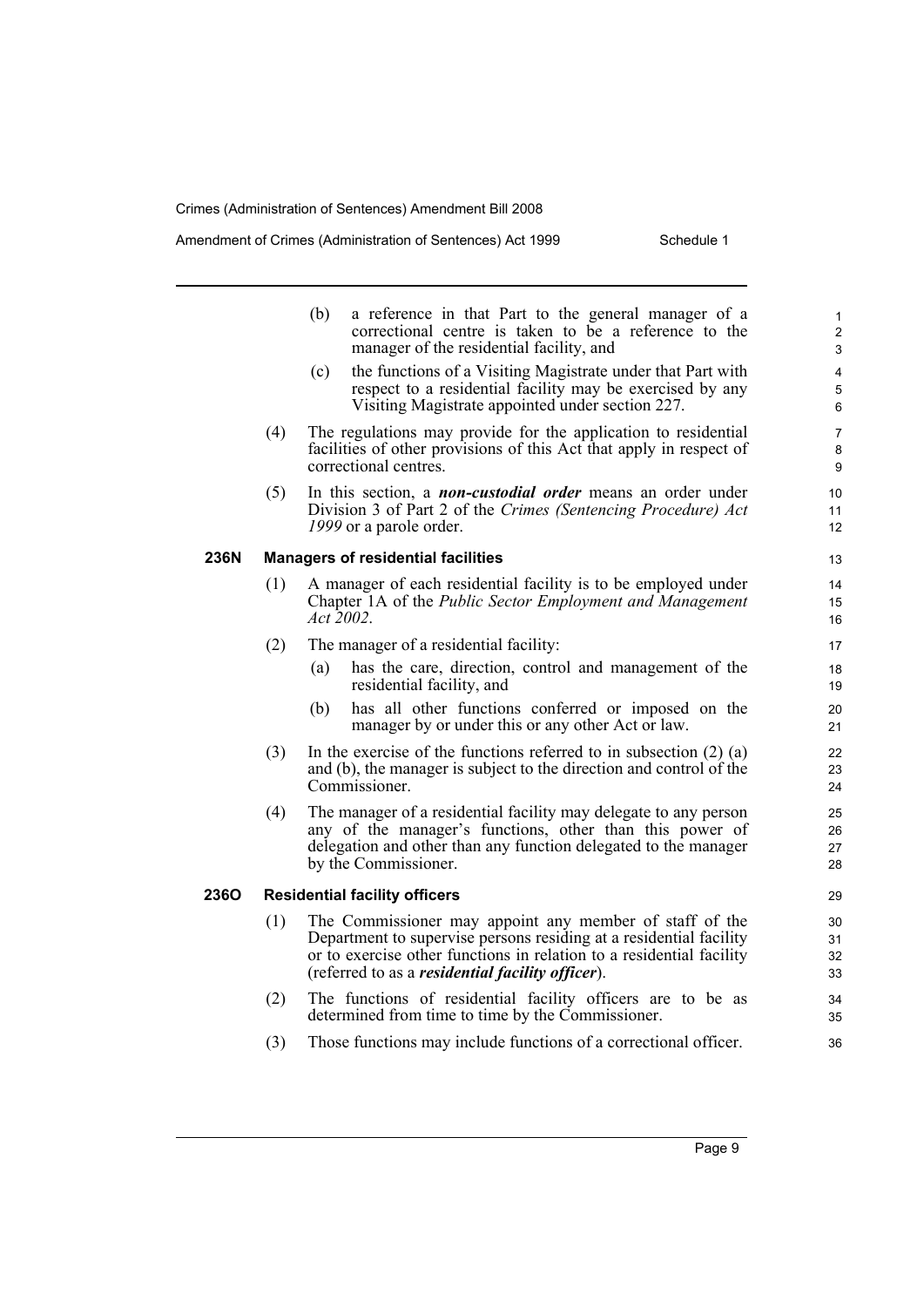|        | (4)      | To the extent that the functions of a residential facility officer<br>include the functions of a correctional officer, the residential<br>facility officer has all the immunities of a correctional officer.                                                                                                                | 1<br>$\overline{\mathbf{c}}$<br>3 |
|--------|----------|-----------------------------------------------------------------------------------------------------------------------------------------------------------------------------------------------------------------------------------------------------------------------------------------------------------------------------|-----------------------------------|
|        | (5)      | A residential facility officer may exercise a function of a<br>correctional officer only in respect of the residential facility<br>where the residential facility officer is employed.                                                                                                                                      | 4<br>5<br>6                       |
|        | (6)      | Residential facility officers must at all times exercise their<br>functions in such manner as the Commissioner, having regard to<br>current circumstances, may from time to time direct.                                                                                                                                    | 7<br>8<br>9                       |
|        | (7)      | A residential facility officer may be appointed as a compliance<br>and monitoring officer under section 235G in relation to any<br>offenders (within the meaning of that section) who are residing in<br>the residential facility.                                                                                          | 10<br>11<br>12<br>13              |
| [33]   | transfer | Section 252 Places where persons in custody may be kept during                                                                                                                                                                                                                                                              | 14<br>15                          |
|        |          | Insert at the end of the section:                                                                                                                                                                                                                                                                                           | 16                                |
|        | (2)      | If a person being transferred is under the age of 18 years, the<br>person may also be accommodated in a detention centre (within<br>the meaning of the <i>Children (Detention Centres) Act 1987</i> ) if it is<br>necessary or convenient to do so.                                                                         | 17<br>18<br>19<br>20              |
|        | (3)      | A person detained in a detention centre under this section is taken<br>to be a detainee (within the meaning of the <i>Children (Detention</i> )<br><i>Centres) Act 1987</i> ), as if the person were a person on remand, for<br>the period during which the person is detained in a detention<br>centre under this section. | 21<br>22<br>23<br>24<br>25        |
| $[34]$ |          | <b>Section 260 Evidentiary certificates</b>                                                                                                                                                                                                                                                                                 | 26                                |
|        |          | Insert ", or in the custody of the manager of a residential facility" after<br>"periodic detention centre" in section 260 (a).                                                                                                                                                                                              | 27<br>28                          |
| [35]   |          | <b>Section 261 Address of warrant</b>                                                                                                                                                                                                                                                                                       | 29                                |
|        |          | Insert after section $261(5)$ :                                                                                                                                                                                                                                                                                             | 30                                |
|        | (6)      | This section applies in respect of a residential facility and a<br>manager of a residential facility in the same way as it applies to a<br>correctional centre and a general manager of a correctional<br>centre.                                                                                                           | 31<br>32<br>33<br>34              |

 $[34]$ 

 $[35]$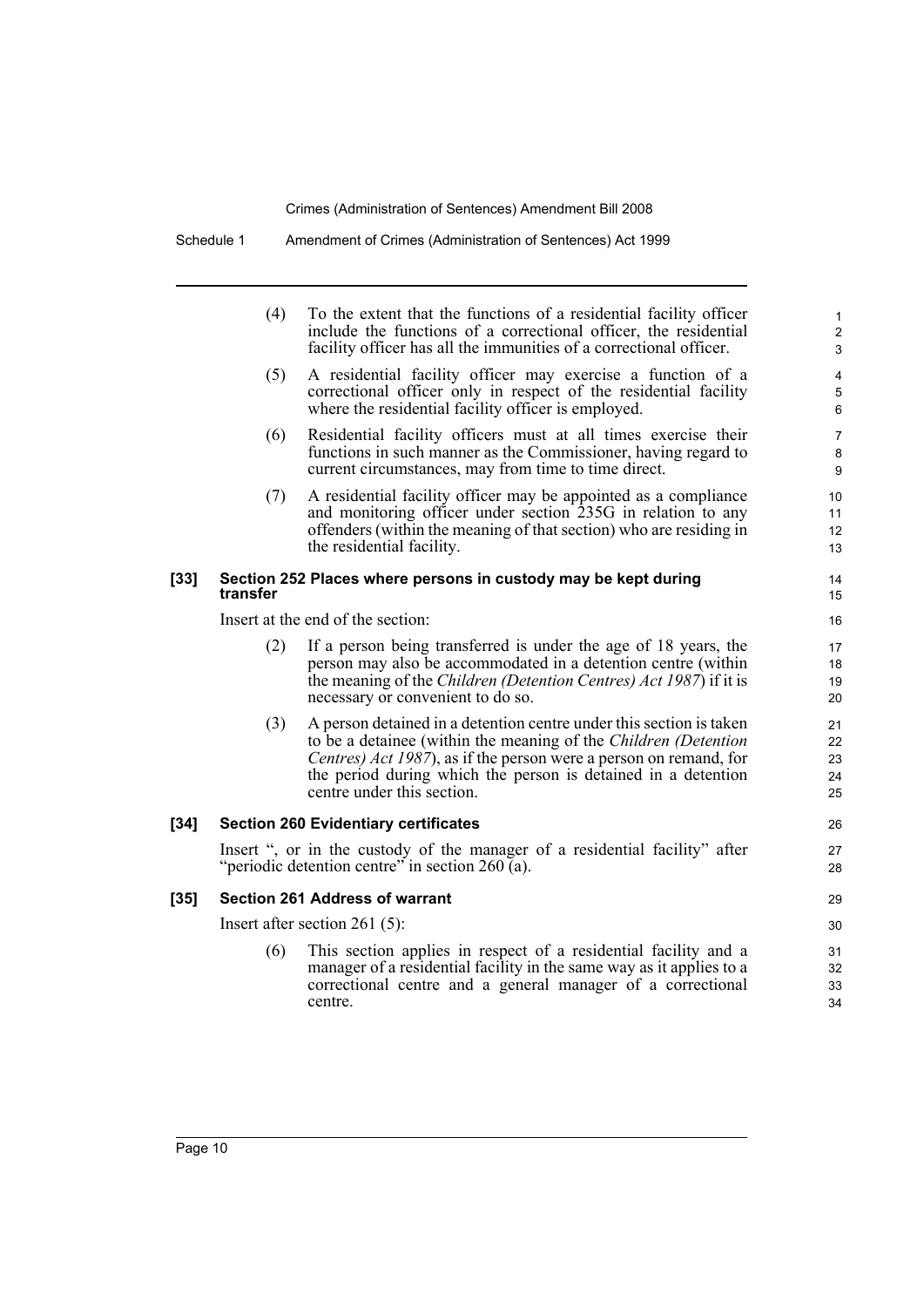|  | Amendment of Crimes (Administration of Sentences) Act 1999 | Schedule 1 |
|--|------------------------------------------------------------|------------|
|--|------------------------------------------------------------|------------|

| [36] |                   | <b>Schedule 1 Parole Authority</b>                                                                                                                                                                                                                                                                                                     | 1                                |
|------|-------------------|----------------------------------------------------------------------------------------------------------------------------------------------------------------------------------------------------------------------------------------------------------------------------------------------------------------------------------------|----------------------------------|
|      |                   | Omit "3 years" from clause 4.                                                                                                                                                                                                                                                                                                          | $\overline{\mathbf{c}}$          |
|      |                   | Insert instead "a period (not exceeding 3 years) specified in the member's<br>instrument of appointment".                                                                                                                                                                                                                              | 3<br>$\overline{4}$              |
| [37] |                   | Schedule 1, clause 14                                                                                                                                                                                                                                                                                                                  | 5                                |
|      |                   | Omit "4" wherever occurring in clause 14 (1) and (2). Insert instead "2".                                                                                                                                                                                                                                                              | 6                                |
| [38] |                   | Schedule 5 Savings, transitional and other provisions                                                                                                                                                                                                                                                                                  | 7                                |
|      |                   | Insert at the end of clause $1(1)$ :                                                                                                                                                                                                                                                                                                   | 8                                |
|      |                   | Crimes (Administration of Sentences) Amendment Act 2008                                                                                                                                                                                                                                                                                | 9                                |
| [39] | <b>Schedule 5</b> |                                                                                                                                                                                                                                                                                                                                        | 10                               |
|      |                   | Insert with appropriate Part and clause numbering at the end of the Schedule:                                                                                                                                                                                                                                                          | 11                               |
|      | <b>Part</b>       | Provisions consequent on enactment of                                                                                                                                                                                                                                                                                                  | 12                               |
|      |                   | <b>Crimes (Administration of Sentences)</b>                                                                                                                                                                                                                                                                                            | 13                               |
|      |                   | <b>Amendment Act 2008</b>                                                                                                                                                                                                                                                                                                              | 14                               |
|      |                   | <b>Definition</b>                                                                                                                                                                                                                                                                                                                      | 15                               |
|      |                   | In this Part, <i>amending Act</i> means the Crimes (Administration of<br>Sentences) Amendment Act 2008.                                                                                                                                                                                                                                | 16<br>17                         |
|      |                   | <b>Community service orders</b>                                                                                                                                                                                                                                                                                                        | 18                               |
|      |                   | An amendment made to Subdivision 1 or 3 of Division 1 of Part 5<br>of this Act by the amending Act extends to a community service<br>order made before the commencement of the amendment but<br>does not extend to an application for an extension of the relevant<br>maximum period made before the commencement of the<br>amendment. | 19<br>20<br>21<br>22<br>23<br>24 |
|      |                   | <b>Parole orders</b>                                                                                                                                                                                                                                                                                                                   | 25                               |
|      |                   | An amendment made to Subdivision 2 or 3 of Division 2 of<br>Part 6 of this Act by the amending Act applies only to an order<br>made by the Parole Authority on or after the commencement of<br>the amendment.                                                                                                                          | 26<br>27<br>28<br>29             |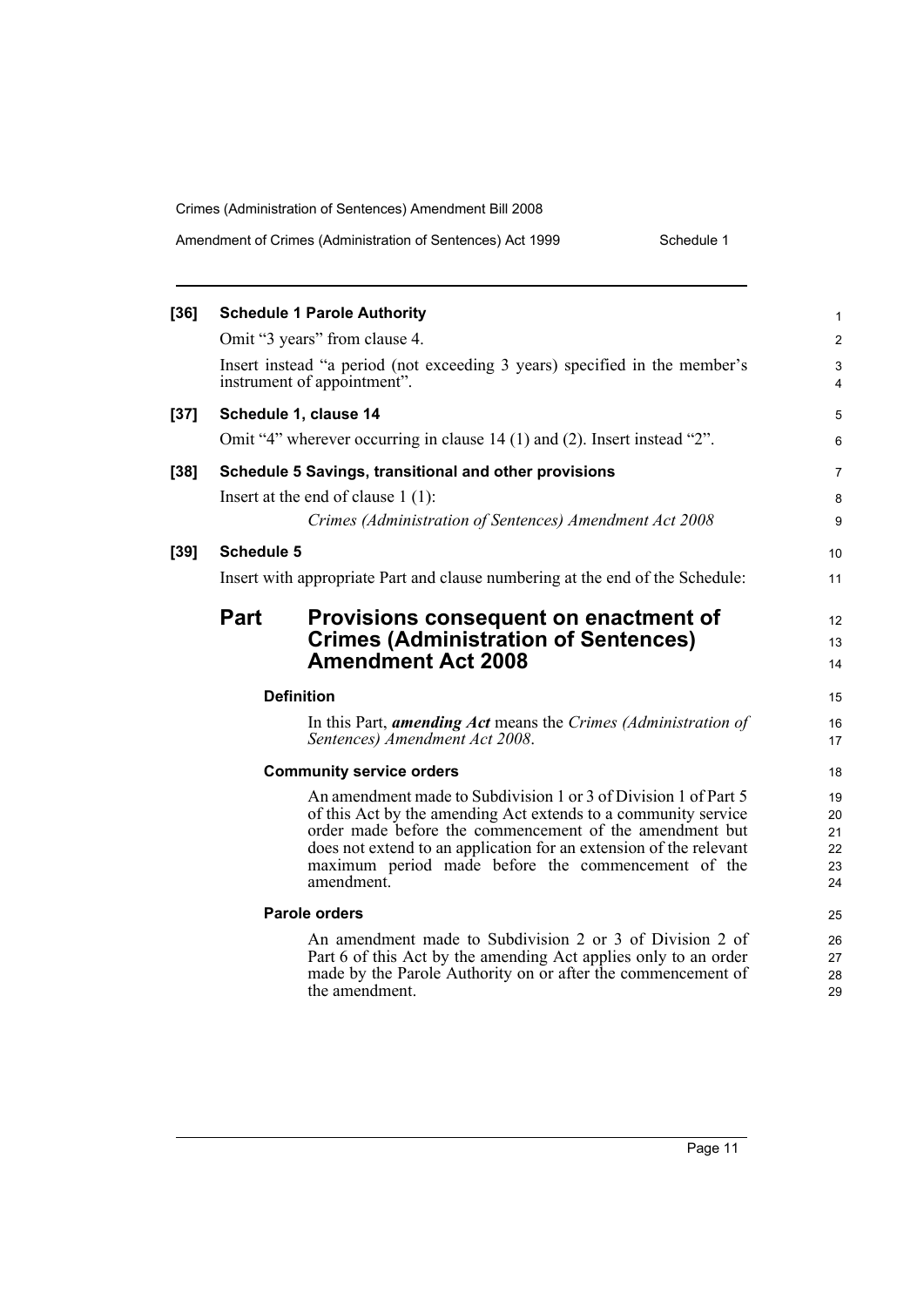Schedule 1 Amendment of Crimes (Administration of Sentences) Act 1999

#### **Term of office for appointed members of Parole Authority**

An appointed member who was appointed before, and who held office immediately before, the commencement of the amendment made to clause 4 of Schedule 1 by the amending Act, is taken to have been appointed for a period of 3 years from the date of the member's original appointment (or most recent re-appointment, if applicable).

#### **Delegation of Review Council functions**

Any delegation made under section 197 (3) that was in force immediately before the repeal of that subsection by the amending Act, is taken, on that repeal, to be a delegation made under section 197A (3), as inserted by the amending Act.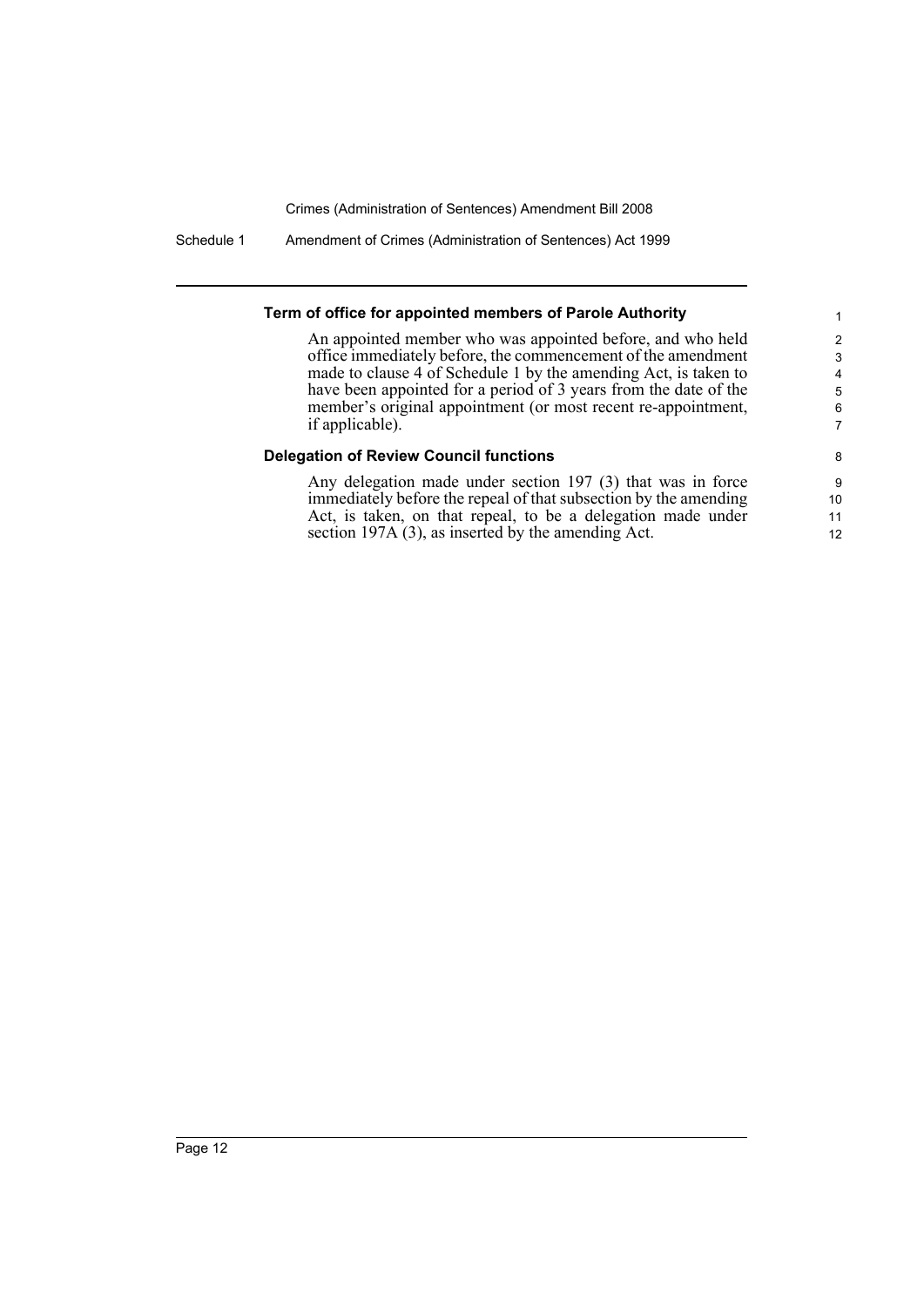Amendment of other Acts Schedule 2

<span id="page-22-0"></span>

|       | <b>Schedule 2</b>               |     | <b>Amendment of other Acts</b>                                                                                                                                                                                                                                                                                                                                                                                                                                                                                                                                                   | 1                                                  |
|-------|---------------------------------|-----|----------------------------------------------------------------------------------------------------------------------------------------------------------------------------------------------------------------------------------------------------------------------------------------------------------------------------------------------------------------------------------------------------------------------------------------------------------------------------------------------------------------------------------------------------------------------------------|----------------------------------------------------|
|       |                                 |     | (Section 4)                                                                                                                                                                                                                                                                                                                                                                                                                                                                                                                                                                      | 2                                                  |
| 2.1   |                                 |     | <b>Children (Detention Centres) Act 1987 No 57</b>                                                                                                                                                                                                                                                                                                                                                                                                                                                                                                                               | 3                                                  |
| [1]   |                                 |     | Section 9A Certain persons not to be detained in detention centres                                                                                                                                                                                                                                                                                                                                                                                                                                                                                                               | 4                                                  |
|       |                                 |     | Insert "or order" after "arrest warrant" in section 9A (2).                                                                                                                                                                                                                                                                                                                                                                                                                                                                                                                      | 5                                                  |
| $[2]$ | Section 9A (2) (d)              |     |                                                                                                                                                                                                                                                                                                                                                                                                                                                                                                                                                                                  | 6                                                  |
|       |                                 |     | Omit "his or her arrest". Insert instead "a warrant issued".                                                                                                                                                                                                                                                                                                                                                                                                                                                                                                                     | 7                                                  |
| $[3]$ | Section 9A (2) (f) and (g)      |     |                                                                                                                                                                                                                                                                                                                                                                                                                                                                                                                                                                                  | 8                                                  |
|       |                                 |     | Insert at the end of section $9A(2)$ (e):                                                                                                                                                                                                                                                                                                                                                                                                                                                                                                                                        | 9                                                  |
|       |                                 |     | , or                                                                                                                                                                                                                                                                                                                                                                                                                                                                                                                                                                             | 10                                                 |
|       |                                 | (f) | a warrant issued under section $172A(1)$ (b), $180(1)$ (b) or<br>181 (1) (a) of the Crimes (Administration of Sentences) Act<br>1999, or                                                                                                                                                                                                                                                                                                                                                                                                                                         | 11<br>12<br>13                                     |
|       |                                 | (g) | an order or warrant issued under section 38.                                                                                                                                                                                                                                                                                                                                                                                                                                                                                                                                     | 14                                                 |
| [4]   | to detainees                    |     | Section 29 Application of Crimes (Administration of Sentences) Act 1999                                                                                                                                                                                                                                                                                                                                                                                                                                                                                                          | 15<br>16                                           |
|       |                                 |     | Insert at the end of the section:                                                                                                                                                                                                                                                                                                                                                                                                                                                                                                                                                | 17                                                 |
|       | (2)                             |     | If a detainee who is being detained as a result of the revocation or<br>suspension of a parole order by the Children's Court is<br>transferred to a correctional centre, this section (subsection<br>$(1)$ (a) excluded) continues to apply in relation to the parole order<br>as if the transferred detainee were still a detainee. Accordingly,<br>the Children's Court is to continue to exercise the functions of the<br>Parole Authority under Division 4 of Part 7 of the Crimes<br>(Administration of Sentences) Act 1999 with respect to the<br>detainee's parole order. | 18<br>19<br>20<br>21<br>22<br>23<br>24<br>25<br>26 |
| [5]   |                                 |     | Section 38 Arrest of escapees etc                                                                                                                                                                                                                                                                                                                                                                                                                                                                                                                                                | 27                                                 |
|       | Insert after section 38 $(6)$ : |     |                                                                                                                                                                                                                                                                                                                                                                                                                                                                                                                                                                                  | 28                                                 |
|       | (7)                             |     | This section is subject to section 9A.<br>Note. Under section 9A, a person who is of or above the age of 18 years<br>who is arrested under this section is not to be detained in a detention<br>centre. Part 13 of the Crimes (Administration of Sentences) Act 1999<br>provides that such a person may be detained in a correctional centre.                                                                                                                                                                                                                                    | 29<br>30<br>31<br>32<br>33                         |